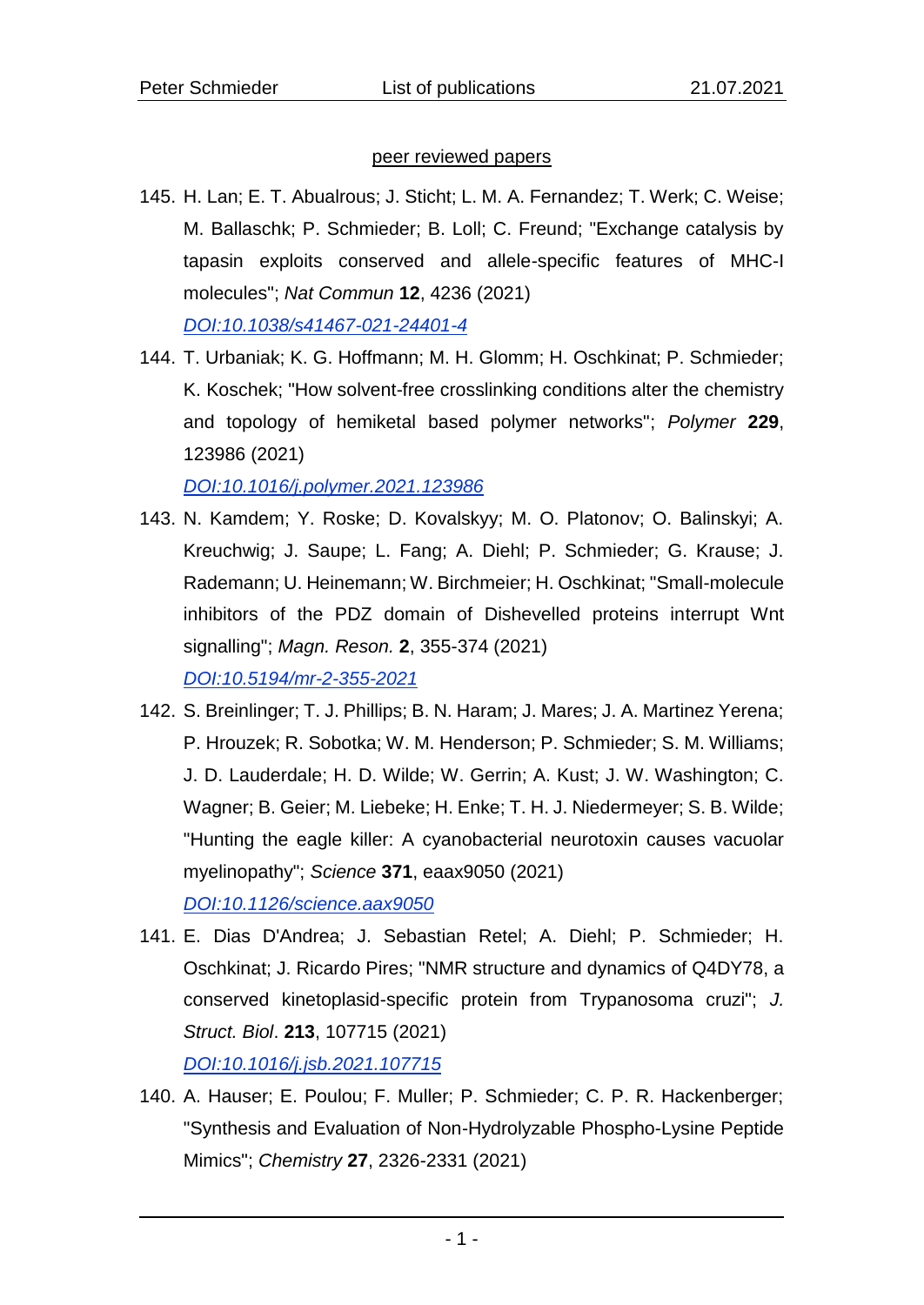*[DOI:10.1002/chem.202003947](https://doi.org/10.1002/chem.202003947)*

139. M. Barone; M. Muller; S. Chiha; J. Ren; D. Albat; A. Soicke; S. Dohmen; M. Klein; J. Bruns; M. van Dinther; R. Opitz; P. Lindemann; M. Beerbaum; K. Motzny; Y. Roske; P. Schmieder; R. Volkmer; M. Nazare; U. Heinemann; H. Oschkinat; P. Ten Dijke; H. G. Schmalz; R. Kuhne; "Designed nanomolar small-molecule inhibitors of Ena/VASP EVH1 interaction impair invasion and extravasation of breast cancer cells". *PNAS* **117**, 29684-29690 (2020)

*[DOI:10.1073/pnas.2007213117](https://doi.org/10.1073/pnas.2007213117)*

138. T. Chilczuk; R. Monson; P. Schmieder; V. Christov; H. Enke; G. Salmond; T.H.J Niedermeyer\*; "Ambigols from the Cyanobacterium *Fischerella ambigua* Increase Prodigiosin Production in *Serratia* spp"; *ACS Chem. Biol.* **15**, 2929 -2936 (2020)

*[DOI:10.1021/acschembio.0c00663](https://doi.org/10.1021/acschembio.0c00554)*

137. J. Clochard; G. Jerz; P. Schmieder; H. Mitdank; M. Tröger; S. Sama; A. Weng\*; "A new acetylated triterpene saponin from Agrostemma githago L. modulates gene delivery efficiently and shows a high cellular tolerance"; *Int. J. Pharm.* **589**, 119822 (2020)

*[DOI:10.1016/j.ijpharm.2020.119822](https://doi.org/10.1016/j.ijpharm.2020.119822)*

- 136. S. Sreeramulu; C. Richter; T. Kuehn; K. Azzaoui; M.J.J. Blommers; R. Del Conte; M. Fragai; N. Trieloff; P. Schmieder; M. Nazaré; E. Specker; V. Ivanov; H. Oschkinat; L. Banci; H. Schwalbe\*; "NMR quality control of fragment libraries for screening"; *J. Biomol. NMR* **74**, 555 - 563 (2020) *[DOI:10.1007/s10858-020-00327-9](https://doi.org/10.1007/s10858-020-00327-9)*
- 135. É. Dias D'Andréa; Y. Roske\*; G.A.P. de Oliveira; N. Cremer; A. Diehl; P. Schmieder; U. Heinemann; H. Oschkinat; J. Ricardo Pires\*; "Crystal Structure of Q4D6Q6, a Conserved Kinetoplastid-Specific Protein From Trypanosoma Cruzi"; *J. Struct. Biol.* **211**, 107536 (2020) *[DOI:10.1016/j.jsb.2020.107536](https://doi.org/10.1016/j.jsb.2020.107536)*
- 134. A.L. Baumann; S. Schwagerus; K. Broi; K. Kemnitz-Hassanin; C.E. Stieger; N. Trieloff; P. Schmieder; C.P.R. Hackenberger\*; "Chemically induced vinylphosphonothiolate electrophiles for thiol-thiol bioconjugationst"; *J. Am. Chem. Soc.* **142**, 9544 - 9552 (2020) *[DOI:10.1021/jacs.0c03426](https://doi.org/10.1021/jacs.0c03426)*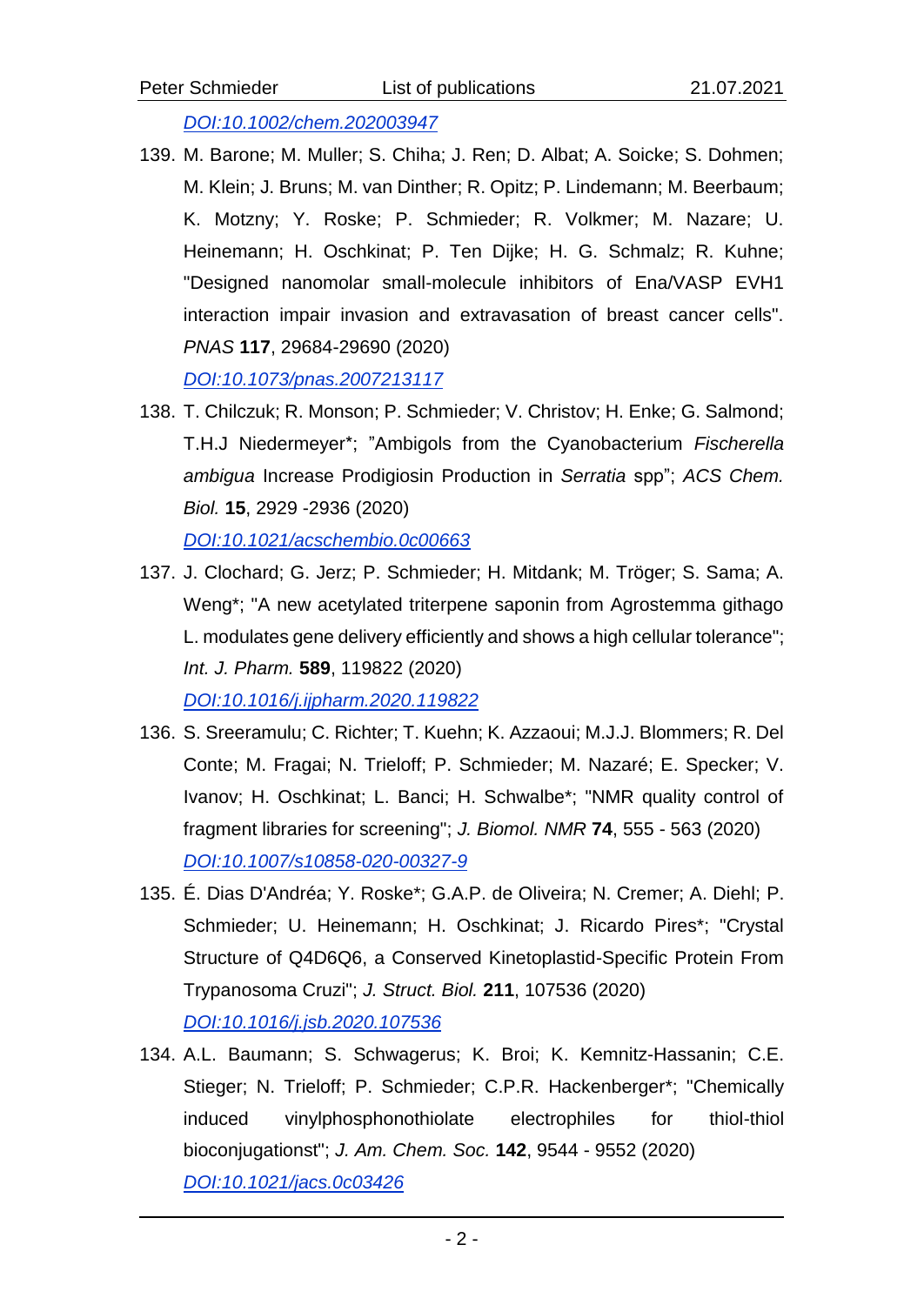133. T. Wiglenda; N. Groenke; W. Hoffmann; C. Manz; L. Diez; A. Buntru; L. Brusendorf, N. Neuendorf; S. Schnoegl; C. Haenig; P. Schmieder; K. Pagel; E.E.Wanker\*; "Sclerotiorin stabilizes the assembly of non-fibrillar Abeta42 oligomers with low toxicity, seeding activity and beta-sheet content"; *J. Mol. Biol.* **432**, 2080 -2098 (2020)

*[DOI:10.1016/j.jmb.2020.01.033](https://doi.org/10.1016/j.jmb.2020.01.033)*

- 132. L.M. Gerland; D. Friedrich; L. Hopf; E. Donovan; A. Wallmann; N. Erdmann; A. Diehl; M. Bommer, K. Buzar; M. Ibrahim M; **P. Schmieder**; H. Dobbek; A. Zouni; A.N. Bondar; H. Dau; H. Oschkinat\*; "pH-Dependent Protonation of Surface Carboxylates in PsbO Enables Local Buffering and Triggers Structural Changes"; *ChemBioChem* **21**, 1597 - 1604 (2020) *[DOI:10.1002/cbic.201900739](https://doi.org/10.1002/cbic.201900739)*
- 131. X-L. Li; L-P. Chi; A. Navarro-Vázquez; S. Hwang; **P. Schmieder**; X-M. Li; X. Li; S-Q. Yang; X. Lei; B-G. Wang; H. Sun\*; "Stereochemical Elucidation of Natural Products from Residual Chemical Shift Anisotropies in a Liquid Crystalline Phase"; *J. Am. Chem. Soc.* **142**, 2301 - 2309 (2020) *[DOI:10.1021/jacs.9b10961](https://doi.org/10.1021/jacs.9b10961)*
- 130. M.A. Kasper; M. Glanz; A. Oder; **P. Schmieder**; J.P. von Kries; C.P.R. Hackenberger\*; "Vinylphosphonites for Staudinger-induced chemoselective peptide cyclization and functionalization"; *Chem. Sci.* **10**, 6322 - 6329 (2019)

*[DOI:10.1039/c9sc01345h](https://doi.org/10.1039/c9sc01345h)*

129. R. Driller, M. Ballaschk, **P. Schmieder**, B. Uchanska-Ziegler, A. Ziegler, B. Loll\*; "Metal-triggered conformational reorientation of a self-peptide bound to a disease-associated HLA-B\*27 subtype"; *J. Biol. Chem.* **294**, 13269 - 13279 (2019)

*[DOI:10.1074/jbc.RA119.008937](https://doi.org/10.1074/jbc.RA119.008937)*

- 128. R.K. Harmel; R. Puschmann; M.N. Trung; A. Saiardi; **P. Schmieder**; D. Fiedler<sup>\*</sup>; "Harnessing <sup>13</sup>C-labeled myo-inositol to interrogate inositol phosphate messengers by NMR"; *Chem. Sci.* **10**, 5267 - 5274 (2019) *[DOI: 10.1039/C9SC00151D](https://doi.org/10.1039/C9SC00151D)*
- 127. C. Kesten; A. Wallmann; R. Schneider; H.E. McFarlane; A. Diehl; G.A. Khan; B.J. van Rossum; E.R. Lampugnani; W.G. Szymanski; N. Cremer; **P. Schmieder**; K.L. Ford; F. Seiter; J.L. Heazlewood; C. Sanchez-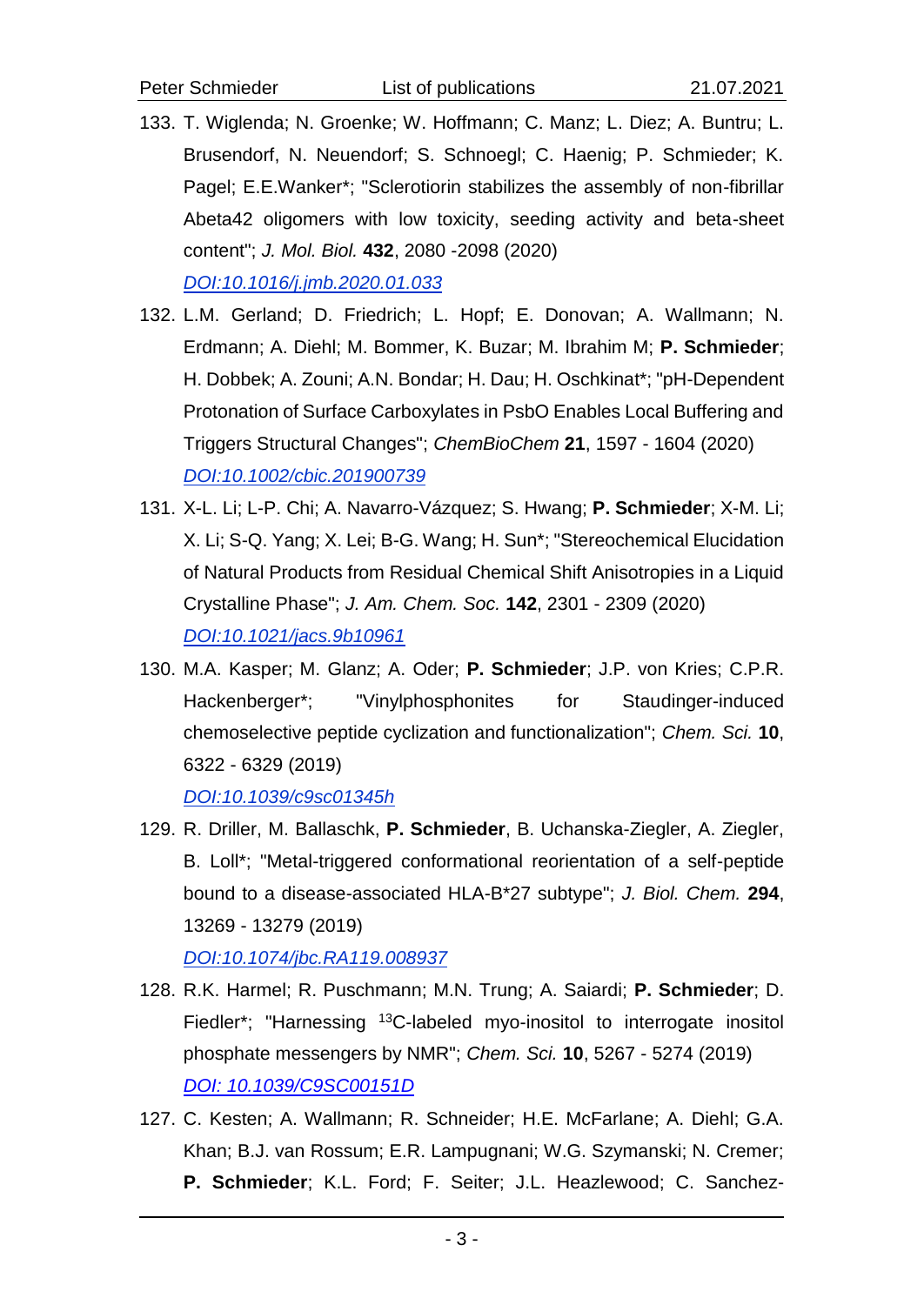Rodriguez; H. Oschkinat\*; S. Persson\*; "The companion of cellulose synthase 1 confers salt tolerance through a Tau-like mechanism in plants"; *Nat. Commun.* **10**, 875 (2019)

*[DOI: 10.1038/s41467-019-08780-3](https://doi.org/10.1038/s41467-019-08780-3)*

- 126. R.G. Brinson\*; J.P. Marino; F. Delaglio; L.W. Arbogast; R.M. Evans; A. Kearsley; G. Gingras; H. Ghasriani; Y, Aubin; G.K. Pierens; X. Jia; M. Mobli; H.G. Grant; D.W. Keizer; K. Schweimer; J. Ståhle; G. Widmalm; E.R. Zartler; C.W. Lawrence; P.N. Reardon; J.R. Cort; P. Xu; F. Ni; S. Yanaka; K. Kato; S.R. Parnham; D. Tsao; A. Blomgren; T. Rundlöf; N. Trieloff; **P. Schmieder**; A. Ross; K. Skidmore; K. Chen; D. Keire; D.I. Freedberg; T. Suter-Stahel; G. Wider; G. Ilc; J. Plavec; S.A. Bradley; D.M. Baldisseri; M.L. Sforça; A.C.M. M Zeri ; J.Y. Wei; C.M. Szabo; C.A. Amezcua; J.B. Jordan; M. Wikström; "Enabling adoption of 2D-NMR for the higher order structure assessment of monoclonal antibody therapeutics"; *mAbs* **11**, 94 - 105 (2019) *[DOI: 10.1080/19420862.2018.1544454](https://doi.org/10.1080/19420862.2018.1544454)*
- 125. T. Utesch; A. de Miguel Catalina; C. Schattenberg; N Paege; **P. Schmieder**; E. Krause; Y. Miao; J.A. McCammon; V. Meyer; S. Jung; M.A. Mroginski\*; "A computational modeling approach predicts interaction of the antifungal protein AFP from Aspergillus giganteus with fungal membranes via it's y-core motif"; *mSphere* 5, e00377-18 (2018) *[DOI: 10.1128/mSphere.00377-18](https://doi.org/10.1128/mSphere.00377-18)*
- 124. S. Sama; G. Jerz; **P. Schmieder**; J.F. Joseph; M.F. Melzig; A. Weng\*; "Plant derived triterpenes from Gypsophila elegans M.Bieb. enable nontoxic delivery of gene loaded nanoplexes"; *J. Biotechnol.* **284**, 131 -139 (2018)

*[DOI: 10.1016/j.jbiotec.2018.07.037](https://doi.org/10.1016/j.jbiotec.2018.07.037)*

- 123. J. Schöne; H. Bel Abed ; **P. Schmieder** ; M. Christmann; M. Nazaré\*; "A General One-Pot Synthesis of 2H-Indazoles Using an Organophosphorus-Silane System"; *Chemistry* **24**, 9090 - 9100 (2018) *[DOI: 10.1002/chem.201800763](https://doi.org/10.1002/chem.201800763)*
- 122. A. Diehl; Y. Roske; L Ball; A. Chowdhury; M. Hiller; N. Molière; R. Kramer; D. Stöppler; C.L. Worth; B. Schlegel; M. Leidert; N. Cremer; N. Erdmann;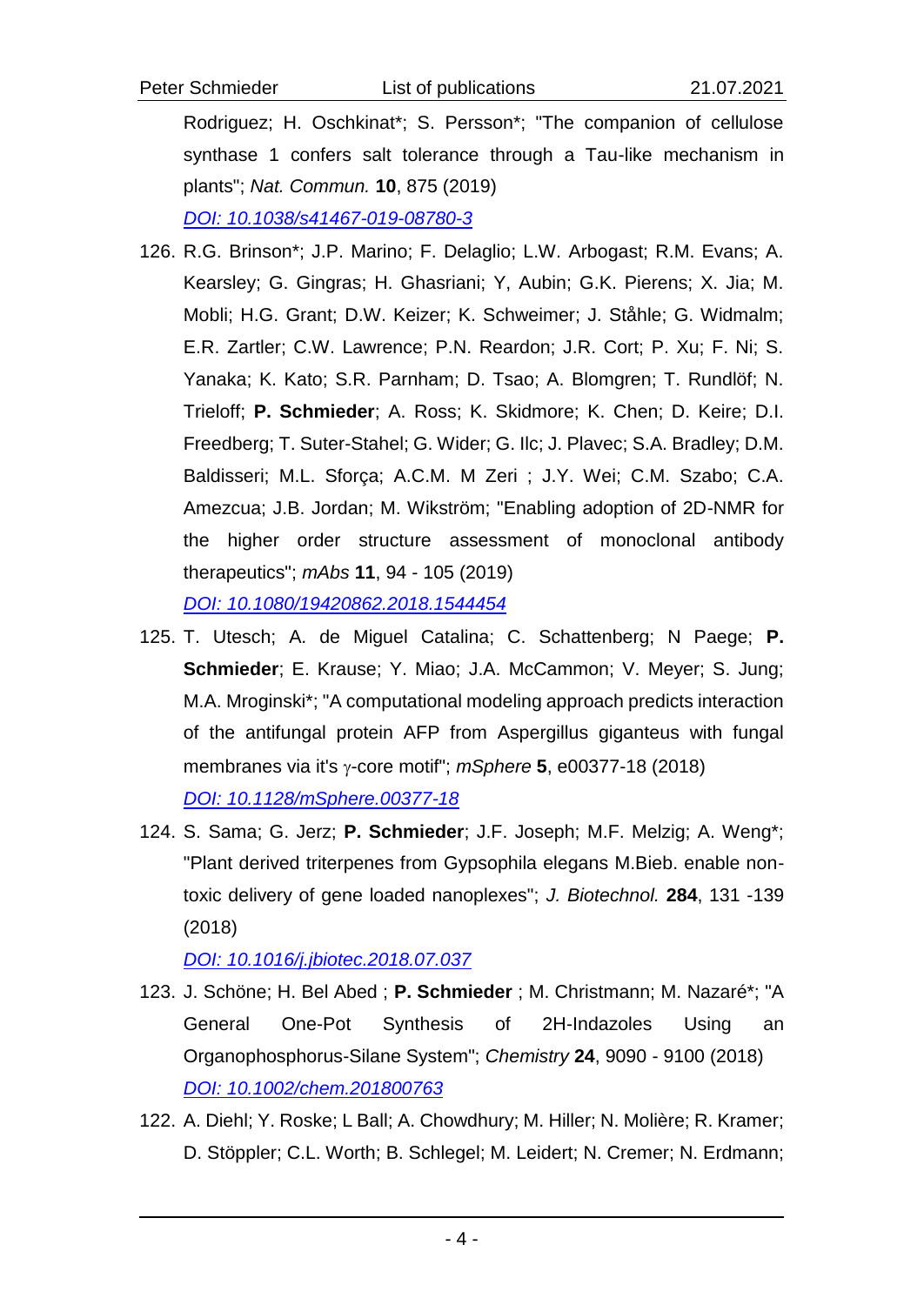D. Lopez; H. Stephanowitz; E. Krause; B. van Rossum; **P. Schmieder**; U. Heinemann; K. Turgay; Ü. Akbey; H. Oschkinat\*; "Structural changes of TasA in biofilm formation of Bacillus subtilis"; *Proc. Natl. Acad. Sci. USA* **115**, 3237-3242 (2018)

*[DOI: 10.1073/pnas.1718102115](https://doi.org/10.1073/pnas.1718102115)*

- 121. S. Sama; G. Jerz; **P. Schmieder**; E. Woith; M.F. Melzig; A. Weng\*; "Sapofectosid – Ensuring non-toxic and effective DNA and RNA delivery"; *Int. J. Pharm.* **534**, 195 - 205 (2017) *[DOI: 10.1016/j.ijpharm.2017.10.016](http://dx.doi.org/10.1016/j.ijpharm.2017.10.016)*
- 120. S. Muschiol\*; S. Erlendsson; M.S. Aschtgen; V. Oliveira; **P. Schmieder**; C. de Lichtenberg; K. Teilum; T. Boesen; U. Akbey; B. Henriques-Normark\*; "Structure of the competence pilus major pilin ComGC in Streptococcus pneumoniae"; *J. Biol. Chem.***292**, 14134 -14149 (2017) *[DOI: 10.1074/jbc.M117.787671](http://dx.doi.org/10.1074/jbc.M117.787671)*
- 119. H. Sun; A. Horatscheck; V. Martos; M. Bartetzko; U. Uhrig; D. Lentz; **P. Schmieder\***; M. Nazaré\*; "Direct Experimental Evidence for Halogen– Aryl π Interactions in Solution from Molecular Torsion Balances"; *Angew. Chem. Int. Ed. Engl.* **56**, 6454 - 6458 (2017); *Angew. Chem.* **129**, 6554 - 6558 (2017)

*[DOI: 10.1002/ange.201700520](http://dx.doi.org/10.1002/ange.201700520) [DOI: 10.1002/anie.201700520](http://dx.doi.org/10.1002/ange.201700520)*

- 118. J. Bertran-Vicente; M. Penkert; O. Nieto-Garcia; J.M. Jeckelmann; **P. Schmieder**; E. Krause; C.P. Hackenberger\*; "Chemoselective synthesis and analysis of naturally occurring phosphorylated cysteine peptides"; *Nat. Commun.* **7**, 12703 (2016) *[DOI: 10.1038/ncomms12703](http://dx.doi.org/10.1038/ncomms12703)*
- 117. J. Hanske; S. Aleksic; M. Ballaschk; M. Jurk; E. Shanina; M. Beerbaum; **P. Schmieder**; B.G. Keller; C. Rademacher\*; "An intra-domain allosteric network modulates the calcium affinity of the C-type lectin receptor Langerin"; *J. Am. Chem. Soc.* **138**, 12176-12186 (2016) *[DOI: 10.1021/jacs.6b05458](http://dx.doi.org/10.1021/jacs.6b05458)*
- 116. V. Boschert; C. Frisch; J. W. Back; K. van Pee; S. E. Weidauer; E.-M. Muth; **P. Schmieder**; M. Beerbaum; A. Knappik; P. Timmerman; T. D.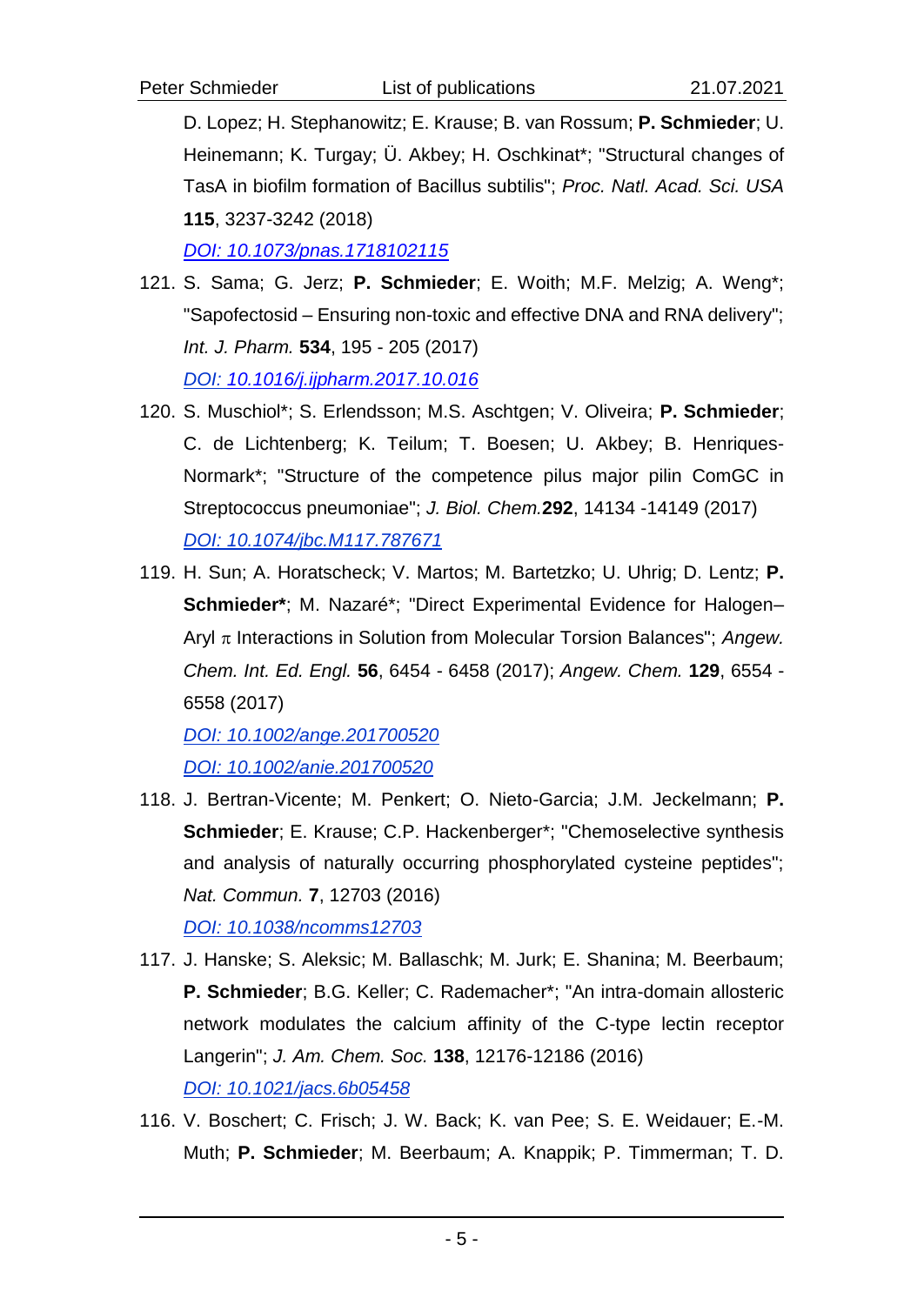Mueller\*; "The sclerostin-neutralizing antibody AbD09097 recognizes an epitope adjacent to sclerostin's binding site for the Wnt co-receptor LRP6"; *Open Biol.* **6**, 160120 (2016)

*[DOI: 10.1098/rsob.160120](http://dx.doi.org/10.1098/rsob.160120)*

- 115. E.D. D'Andréa, A. Diehl, **P. Schmieder**, H. Oschkinat, J.R.M. Pires\*; "Chemical shift assignments and secondary structure prediction for Q4DY78, a conserved kinetoplastid-specific protein from Trypanosoma cruzi"; *Biomol. NMR Assign.* **10**, 325 - 328 (2016) *[DOI: 10.1007/s12104-016-9693-8](http://dx.doi.org/10.1007/s12104-016-9693-8)*
- 114. M. Preisitsch ; S.E. Heiden; M. Beerbaum; T.H.J. Niedermeyer; M. Schneefeld; J. Herrmann; J. Kumpfmüller; A. Thürmer; I. Neidhardt; C. Wiesner; R. Daniel; R. Müller; F.-C. Bange; **P. Schmieder**; T. Schweder; S. Mundt \*; "Effects of Halide Ions on the Carbamidocyclophane Biosynthesis in Nostoc sp. CAVN2"; *Mar. Drugs.* **14**, 21 (2016) *[DOI: 10.3390/md14010021](http://dx.doi.org/10.3390/md14010021)*
- 113. M. Lehmann; B. Gottschalk; D. Puchkov; P. Schmieder; S. Schwagerus; C. Hackenberger; V. Haucke; J. Schmoranzer\*; "Multicolor 'caged' dSTORM resolves the ultrastructure of synaptic vesicles in the brain"; *Angew. Chem.* **127**, 13428 - 13433 (2015); *Angew. Chem. Int. Ed. Engl.* **54**, 13230 - 13235 (2015)

*[DOI: 10.1002/ange.201505138](http://dx.doi.org/10.1002/ange.201505138) [DOI: 10.1002/anie.201505138](http://dx.doi.org/10.1002/anie.201505138)*

- 112. J. Bertran-Vicente; M. Schuemann; P. Schmieder; E. Krause; C.P.R. Hackenberger\*; "Direct access of site-specifically phosphorylated-lysine peptides from solid-support"; *Org. Biomol. Chem* **13**, 6839 - 6843 (2015) *[DOI: 10.1039/C5OB00734H](http://dx.doi.org/10.1039/C5OB00734H)*
- 111. R. Opitz; M. Müller; C. Reuter; M. Barone; A. Soicke; Y. Roske; K. Piotukh; P. Huy; M. Beerbaum; B. Wiesner; M. Beyermann; P. Schmieder; C. Freund; R. Volkmer; H. Oschkinat; H.G. Schmalz; R. Kühne\*; "A modular toolkit to inhibit proline-rich motif-mediated protein-protein interactions"; *Proc. Natl. Acad. Sci. USA* **112**, 5011-5016 (2015) *[DOI: 10.1073/pnas.1422054112](http://dx.doi.org/10.1073/pnas.1422054112)*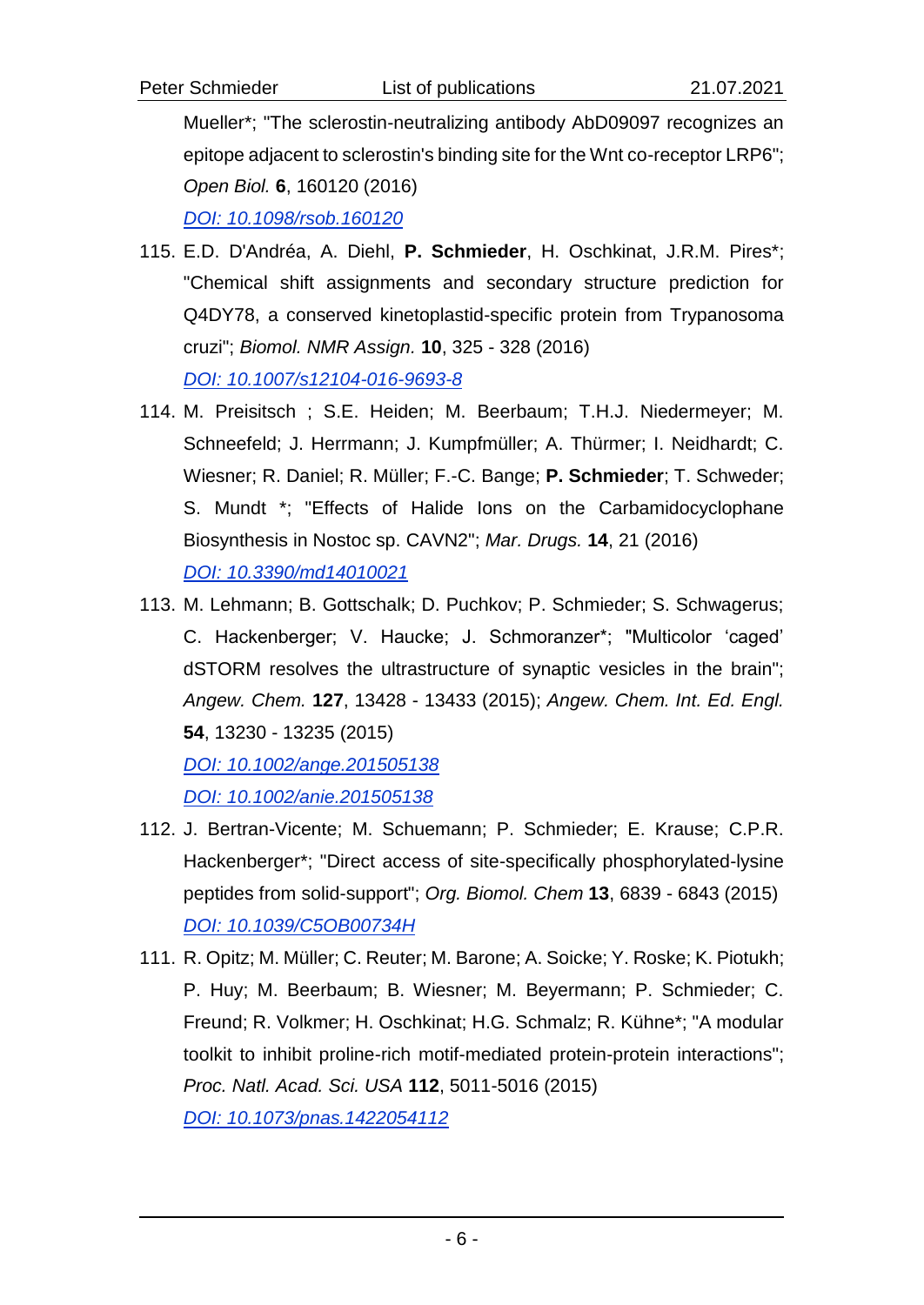- 110. K. Diesenberg; M. Beerbaum; U. Fink; P. Schmieder; M. Krauss\*; "Septin 9 negatively regulates ubiquitin-dependent downregulation of 2 epidermal growth factor receptor"; *J. Cell Sci.* **128**, 397-407 (2015) *[DOI: 10.1242/jcs.162206](http://dx.doi.org/10.1242/jcs.162206)*
- 109. J. Bertran-Vicente; R. Serwa; M. Schuemann; **P. Schmieder**; E. Krause; C.P.R. Hackenberger\*; "Site-specifically phosphorylated lysine peptides"; *J. Am. Chem. Soc.* **136**, 13622-13628 (2014) *[DOI: 10.1021/ja507886s](http://dx.doi.org/10.1021/ja507886s)*
- 108. C. Vargas; G. Radziwill; G. Krause; A. Diehl, S. Keller; N. Kamdem; C. Czekelius; A. Kreuchwig; **P. Schmieder**; D. Doyle; K. Moelling; V. Hagen; M. Schade; H. Oschkinat\*; "Small-Molecule Inhibitors of AF6 PDZ-Mediated Protein–Protein Interactions"; *ChemMedChem* **9**, 1458 - 1462 (2014)

*[DOI: 10.1002/cmdc.201300553](http://dx.doi.org/10.1002/cmdc.201300553)*

107. M. Muehlberg; K.D. Siebertz; B. Schlegel; **P. Schmieder**; C. Hackenberger\*; "Controlled Thioamide vs. Amide Formation in the Thioacid–Azide Reaction under Acidic Aqueous Conditions"; *Chem. Commun.* **50**, 4603 - 4606 (2014)

*[DOI: 10.1039/C4CC00774C](http://dx.doi.org/10.1039/C4CC00774C)*

- 106. T.H.J. Niedermeyer\*; **P. Schmieder**; R. Kurmayer; "Isolation of Microcystins from the Cyanobacterium Planktothrix rubescens Strain No80"; *Nat. Prod. Bioprospect.* **4**, 37-45 (2014) *[DOI: 10.1007/s13659-013-0001-3](http://dx.doi.org/10.1007/s13659-013-0001-3)*
- 105. Y. Yang; M. Linke; T. von Haimberger; R. Matute; L. González; **P. Schmieder**; K. Heyne<sup>\*</sup>; "Active and silent chromophore isoforms for phytochrome Pr photoisomerization: An alternative evolutionary strategy to optimize photoreaction quantum yields "; *Struct. Dyn.* **1**, 014701 (2014) *[DOI: 10.1063/1.4865233](http://dx.doi.org/10.1063/1.4865233)*
- 104. M. Dorn; M. Jurk; A. Wartenberg; A. Hahn; **P. Schmieder\***; "LOV takes a pick: thermodynamic and structural aspects of the Flavin-LOV-Interaction of the blue-light sensitive Photoreceptor YtvA from Bacillus subtilis"; *PLoS ONE* **8**, e81268 (2013)

*[DOI: 10.1371/journal.pone.0081268](http://dx.doi.org/10.1371/journal.pone.0081268)*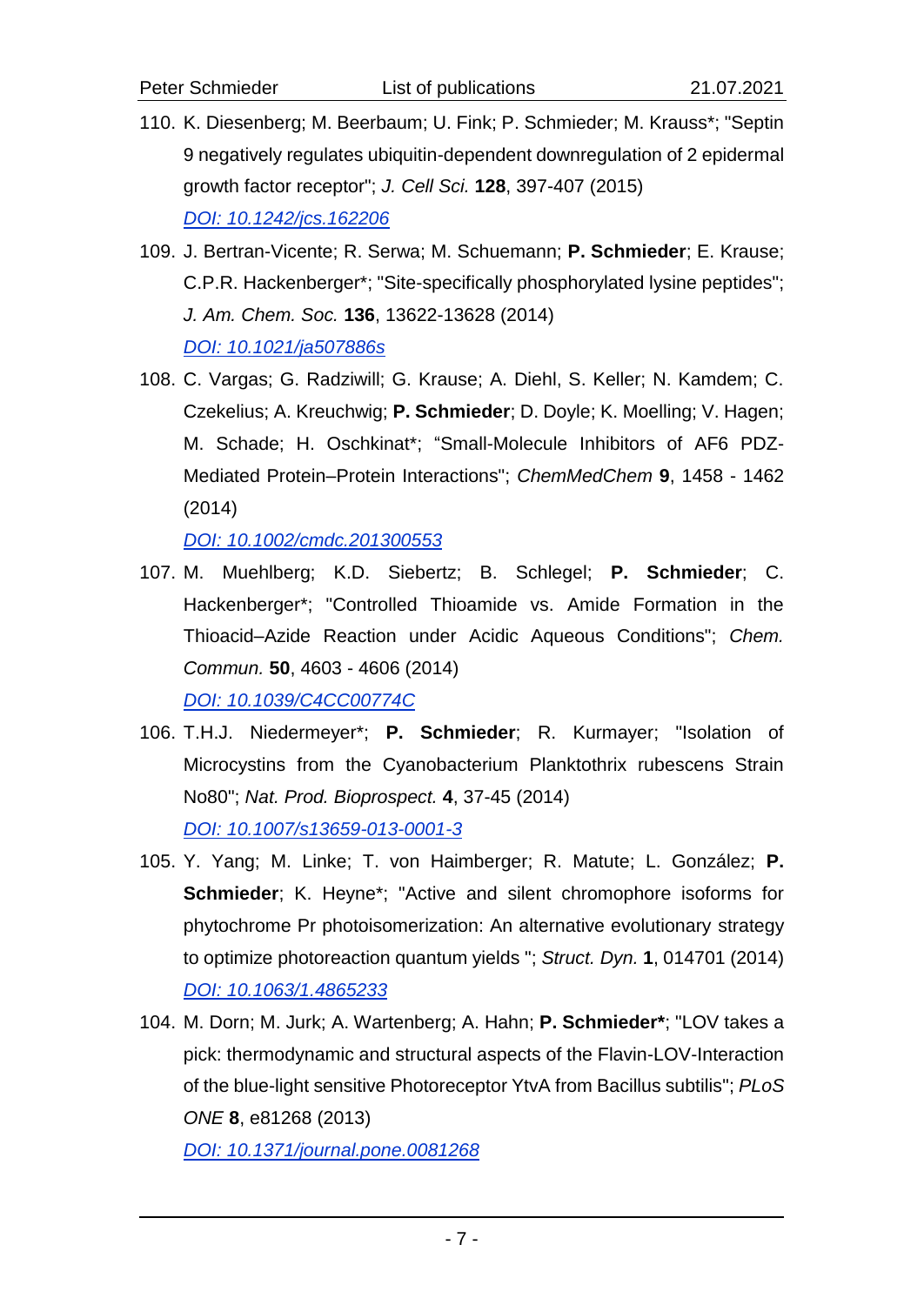- 103. J. Fiebig; S. Weidauer; L.-Y. Qiu; M. Bauer; **P. Schmieder**; M. Beerbaum; J.-L. Zhang; H. Oschkinat; W. Sebald; T. Mueller\*; "The Clip-Segment of the von Willebrand Domain 1 of the BMP Modulator Protein Crossveinless 2 Is Preformed"; *Molecules* **18**, 11658-11682 (2013) *[DOI: 10.3390/molecules181011658](http://dx.doi.org/10.3390/molecules181011658)*
- 102. G. Schäfer; J. Mili; A. Eldahshan; F. Götz; K. Zühlke; C. Schillinger; A. Kreuchwig; J.M. Elkins; K.R. Abdul Azeez; A. Oder; M.C. Moutty; N. Masada; M. Beerbaum; B. Schlegel; S. Niquet; **P. Schmieder**; G. Krause; J.P. v. Kries; D.M.F. Cooper; S. Knapp; J. Rademann; W. Rosenthal; E. Klussmann\*; "Highly Functionalized Terpyridines as Competitive Inhibitors of AKAP-PKA Interactions"; *Angew. Chem.* **125**, 12409-12413 (2013); *Angew. Chem. Int. Ed. Engl.* **52**, 12187-12191 (2013) *[DOI: 10.1002/ange.201304686](http://dx.doi.org/10.1002/ange.201304686) [DOI: 10.1002/anie.201304686](http://dx.doi.org/10.1002/anie.201304686)*
- 101. V. Hack; C. Reuter; R. Opitz; **P. Schmieder**; M. Beyermann; J.-M. Neudörfl; R. Kühne; H.-G. Schmalz\*; "Efficient α-Helix Induction in a Linear Peptide Chain by N-Capping with a Bridged-tricyclic Diproline Analogue"; *Angew. Chem.* **125**, 9718-9722 (2013), *Angew. Chem. Int. Ed.*  **52**, 9539-9543 (2013)

*[DOI: 10.1002/ange.201302014](http://dx.doi.org/10.1002/ange.201302014) [DOI: 10.1002/anie.201302014](http://dx.doi.org/10.1002/anie.201302014)*

- 100. M. Beerbaum; M. Ballaschk; N. Erdmann; C. Schnick; A. Diehl; B. Uchanska-Ziegler; A. Ziegler; **P. Schmieder\***; "NMR spectroscopy reveals unexpected structural variation at the protein–protein interface in MHC class I molecules"; *J. Biomol. NMR* **57**, 167-178 (2013) *[DOI: 10.1007/s10858-013-9777-z](http://dx.doi.org/10.1007/s10858-013-9777-z)*
- 99. P. Schmieder\*; F. Nitschke; M. Steup; K. Mallow; E. Specker; "Determination of glucan phosphorylation using heteronuclear <sup>1</sup>H,<sup>13</sup>C double and <sup>1</sup>H,<sup>13</sup>C,<sup>31</sup>P triple-resonance NMR spectra"; *Magn. Reson. Chem.* **51**, 655-661 (2013)

*[DOI: 10.1002/mrc.3996](http://dx.doi.org/10.1002/mrc.3996)*

98. F. Nitschke; P. Wang; **P. Schmieder**; G.-M. Girard; D.E. Awrey; T. Wang; J. Israelian; X. Zhao; J. Turnbull; M. Heydenreich; E. Kleinpeter; M. Steup; B.A. Minassian\*; "Hyperphosphorylation of glucosyl C6 carbons and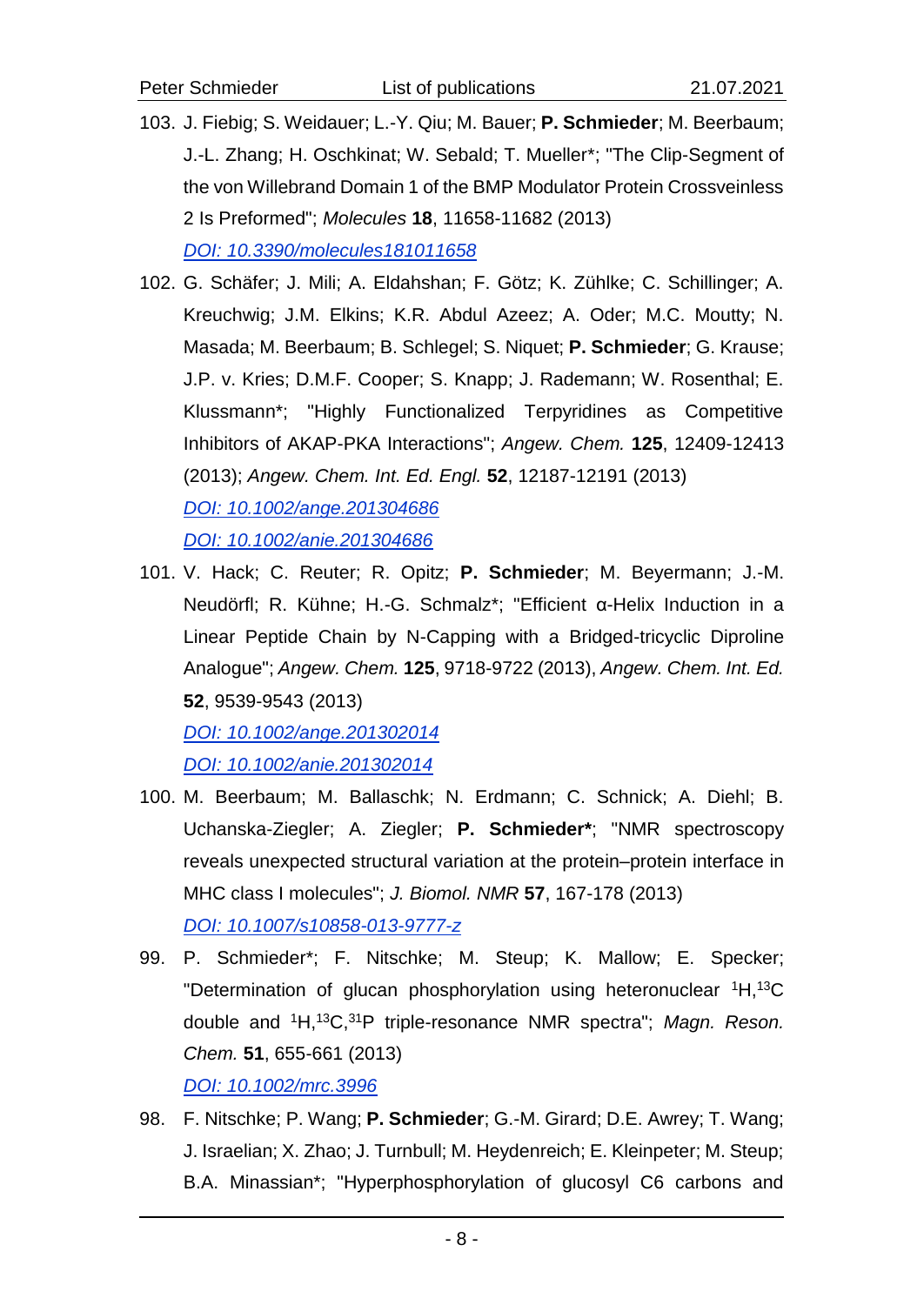altered structure of glycogen in the neurodegenerative epilepsy Lafora disease"; *Cell Metab.* **17**, 756-767 (2013) *[DOI: 10.1016/j.cmet.2013.04.006](http://dx.doi.org/10.1016/j.cmet.2013.04.006)*

97. B. Uchanska-Ziegler\*; A. Ziegler; **P. Schmieder**; "Structural and dynamic features of HLA-B27 subtypes"; *Curr. Opin. Rheumatol.* **25**, 411-418 (2013)

*[DOI: 10.1097/BOR.0b013e32836203ab](http://dx.doi.org/10.1097/BOR.0b013e32836203ab)*

96. M. Jurk; P. Schramm; **P. Schmieder\***; "The blue-light receptor YtvA from Bacillus subtilis is permanently incorporated into the stressosome independent of the illumination state"; *Biochem. Biophys. Res. Commun.* **432**, 499-503 (2013)

*[DOI: 10.1016/j.bbrc.2013.02.025](http://dx.doi.org/10.1016/j.bbrc.2013.02.025)* 

- 95. N. Naue; M. Beerbaum; A. Bogutzki; **P. Schmieder**; U. Curth\* ; "The helicase-binding domain of Escherichia coli DnaG primase interacts with the highly conserved C-terminal region of single-stranded DNA-binding protein"; *Nucleic Acids Res.* **41**, 4507-4517 (2013) *[DOI: 10.1093/nar/gkt107](http://dx.doi.org/10.1093/nar/gkt107)*
- 94. H. Elgabarty; **P. Schmieder**; D. Sebastiani\* ; "Unraveling the existence of dynamic water channels in light-harvesting proteins: alpha-Cphycocyanobilin in vitro"; *Chem. Sci.* **4**, 755-763 (2013) *[DOI: 10.1039/c2sc21145a](http://dx.doi.org/10.1039/c2sc21145a)*
- 93. C.S. Hee; M. Beerbaum; B. Loll; M. Ballaschk; **P. Schmieder**; B. Uchanska-Ziegler; A. Ziegler\* ; "Dynamics of free versus complexed ß(2) microglobulin and the evolution of interfaces in MHC class I molecules"; *Immunogenetics* **65**, 157-172 (2013) *[DOI: 10.1007/s00251-012-0667-4](http://dx.doi.org/10.1007/s00251-012-0667-4)*
- 92. Y. Yang; M. Linke; T. von Haimberger; J. Hahn; R.A. Matute; L.González; **P. Schmieder**; K. Heyne\* ; "Real-time tracking of phytochrome's orientational changes during Pr photoisomerization"; *J. Am. Chem. Soc.* **134**, 1408-1411 (2012)

*[DOI: 10.1021/ja209413d](http://dx.doi.org/10.1021/ja209413d)*

91. Matthias Dorn; Marcel Jurk; **Peter Schmieder\***; "Blue News Update: BODIPY-GTP Binds to the Blue-Light Receptor YtvA While GTP Does Not"; *PLoS ONE* **7**, e29201 (2012)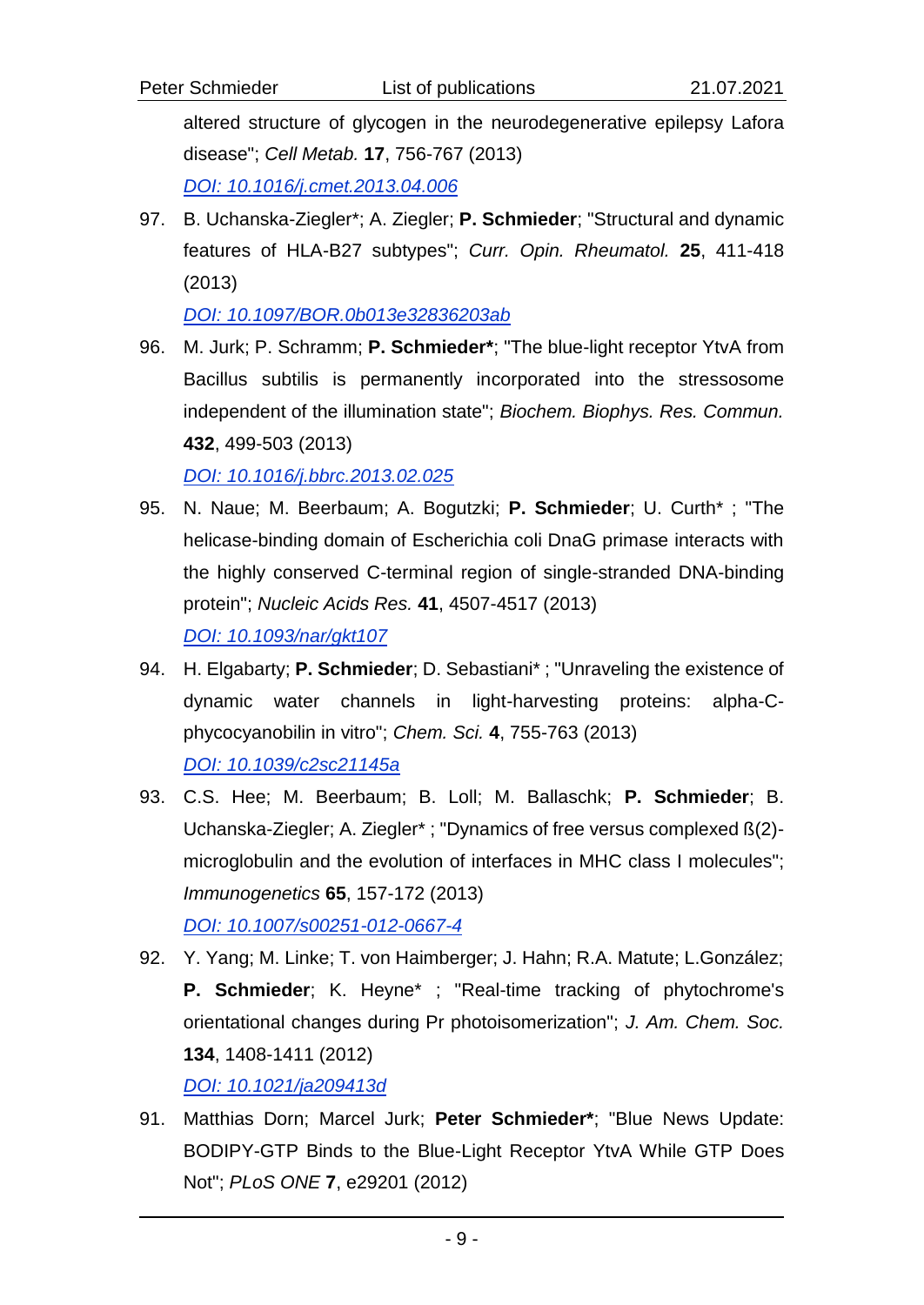- 90. C. Hoppmann\*; **P. Schmieder**; N Heinrich; M Beyermann; "Photoswitchable Click Amino Acids: Light Control of Conformation and Bioactivity"; *ChemBioChem* **12**, 2555-2559 (2011) *DOI: [10.1002/cbic.201100578](http://dx.doi.org/10.1002/cbic.201100578)*
- 89. M. Jurk; M. Dorn; **P. Schmieder\***; "Blue Flickers of Hope: Secondary Structure, Dynamics and Putative Dimerisation Interface of the Blue-Light Receptor YtvA from Bacillus subtilis"; *Biochemistry* **50**, 8163-8171 (2011) *DOI: [10.1021/bi200782j](http://dx.doi.org/10.1021/bi200782j)*
- 88. M. Röben; **P. Schmieder\***; "Assignment of phycocyanobilin in HMPT using triple resonance experiments"; *Magn. Reson. Chem.* **49**, 543-548 (2011)

*[DOI: 10.1002/mrc.2776](http://dx.doi.org/10.1002/mrc.2776)*

- 87. C. Hoppmann\*; **P. Schmieder**; P. Domaing; G. Vogelreiter; J. Eichhorst; B. Wiesner; I. Morano; K. Rück-Braun; M. Beyermann; "Photocontrol of Contracting Muscle Fibers"; *Angew. Chem.* **123**, 7841–7845 (2011); *Angew. Chem. Int. Ed. Engl.* **50**, 7699-7702 (2011) *[DOI: 10.1002/ange.201101398](http://dx.doi.org/10.1002/ange.201101398) [DOI: 10.1002/anie.201101398](http://dx.doi.org/10.1002/anie.201101398)*
- 86. Z. Fidan; A. Younis; **P. Schmieder**; R. Volkmer\*; "Chemical synthesis of the third WW domain of TCERG1 by native chemical ligation"; *J. Pept. Sci.* **17**, 644-649 (2011) *[DOI: 10.1002/psc.1383](http://dx.doi.org/10.1002/psc.1383)*
- 85. R. Linser; M. Dasari; M. Hiller; V. Higman; U. Fink; J.M. Lopez Del Amo; S. Markovic; L. Handel; B. Kessler; **P. Schmieder**; D. Oesterhelt; H. Oschkinat\*; B. Reif\*; "Proton-Detected Solid-State NMR Spectroscopy of Fibrillar and Membrane Proteins"; *Angew. Chem.* **123**, 4601-4605 (2011); *Angew. Chem. Int. Ed. Engl.* **50**, 4508-4512 (2011) *[DOI: 10.1002/anie.201008244](http://dx.doi.org/10.1002/anie.201008244) [DOI: 10.1002/ange.201008244](http://dx.doi.org/10.1002/ange.201008244)*
- 84. T. Schmiederer; S. Rausch; M. Valdebenito; Y. Mantri; E. Mösker; T. Baramov; K. Stelmaszyk; **P. Schmieder**; D. Butz; S.I. Müller; K. Schneider; M.H. Baik; K. Hantke; R.D. Süssmuth\*; "The E. coli Siderophores Enterobactin and Salmochelin Form Six-Coordinate Silicon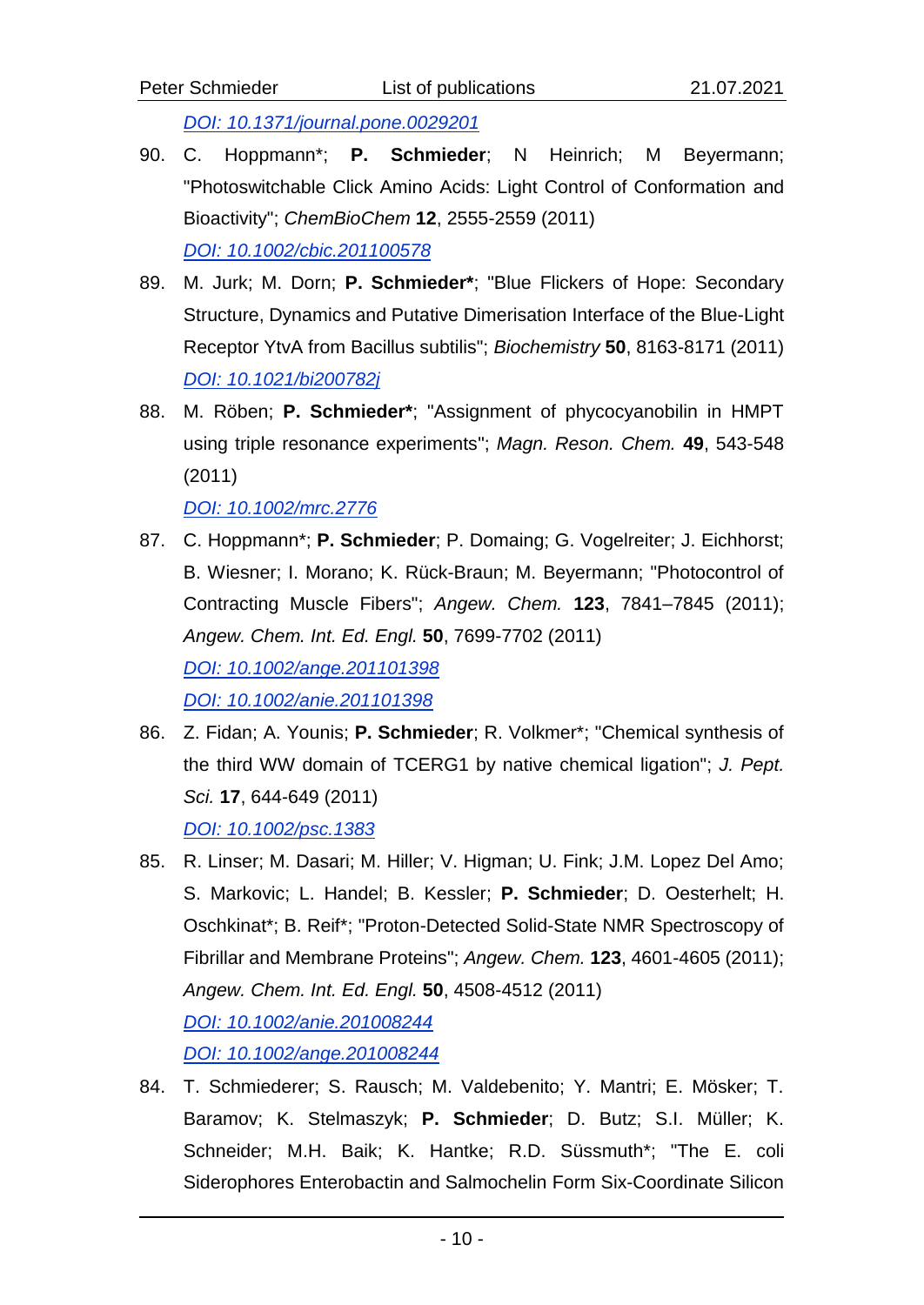Complexes at Physiological pH"; *Angew. Chem.* **123**, 4317–4321 (2011); *Angew. Chem. Int. Ed. Engl.* **50**, 4230-4233 (2011) *[DOI 10.1002/ange.201005792](http://dx.doi.org/10.1002/ange.201005792) [DOI 10.1002/anie.201005792](http://dx.doi.org/10.1002/anie.201005792)*

83. C. Köhler; J.K. Lighthouse; T. Werther; O.M. Andersen; A. Diehl; **P. Schmieder**; J. Du; B.C. Holdener; H. Oschkinat\*; "The Structure of MESD45-184 Brings Light into the Mechanism of LDLR Family Folding"; Structure 19, 337-348 (2011)

*[DOI: 10.1016/j.str.2010.12.022](http://dx.doi.org/10.1016/j.str.2010.12.022)*

- 82. F. Christian; M. Szaszak; S. Friedl; S. Drewianka; D. Lorenz; A. Goncalves; J. Furkert; C. Vargas; **P. Schmieder**; F. Goetz; K. Zuehlke; M. Moutty; H. Goettert; M. Joshi; B. Reif; H. Haase; I. Morano; S. Grossmann; A. Klukovits; J. Verli; R. Gaspar; C. Noack; M. Bergmann; R. Kass; K. Hampel; D. Kashin; H.G. Genieser; F.W. Herberg; D. Willoughby; D.M. Cooper; G.S. Baillie; M.D. Houslay; J.P. von Kries; B. Zimmermann; W. Rosenthal; E. Klussmann\*; "Small molecule AKAP/PKA interaction disruptors that activate PKA interfere with compartmentalized cAMP signaling in cardiac myocytes"; J. Biol. Chem. 286, 9079-9096 (2011) *[DOI: 10.1074/jbc.M110.160614](http://dx.doi.org/10.1074/jbc.M110.160614)*
- 81. S. Asami; **P. Schmieder**; B. Reif\*; "High resolution 1H-detected solidstate NMR spectroscopy of protein aliphatic resonances: access to tertiary structure information "; *J. Am. Chem. Soc.* **132**, 15133-15135 (2010) *[DOI: 10.1021/ja106170h](http://dx.doi.org/10.1021/ja106170h)*
- 80. M. Jurk; M. Dorn; A. Kikhney; D. Svergun; W. Gärtner; **P. Schmieder\***; "The switch that does not flip - the blue-light receptor YtvA from Bacillus subtilis adopts an elongated dimer conformation independent of the activation state as revealed by a combined AUC and SAXS study"; *J. Mol. Biol.* **403**, 78-87 (2010)

*[DOI: 10.1016/j.jmb.2010.08.036](http://dx.doi.org/10.1016/j.jmb.2010.08.036)*

79. S. Seedorff; C. Appelt; M. Beyermann; **P. Schmieder\***; "Design, synthesis, structure and binding properties of PDZ binding, cyclic  $\beta$ -finger peptides"; *Biochem. Biophys. Res. Commun.* **14**, 535-539 (2010). *[DOI: 10.1016/j.bbrc.2010.04.060](http://dx.doi.org/10.1016/j.bbrc.2010.04.060)*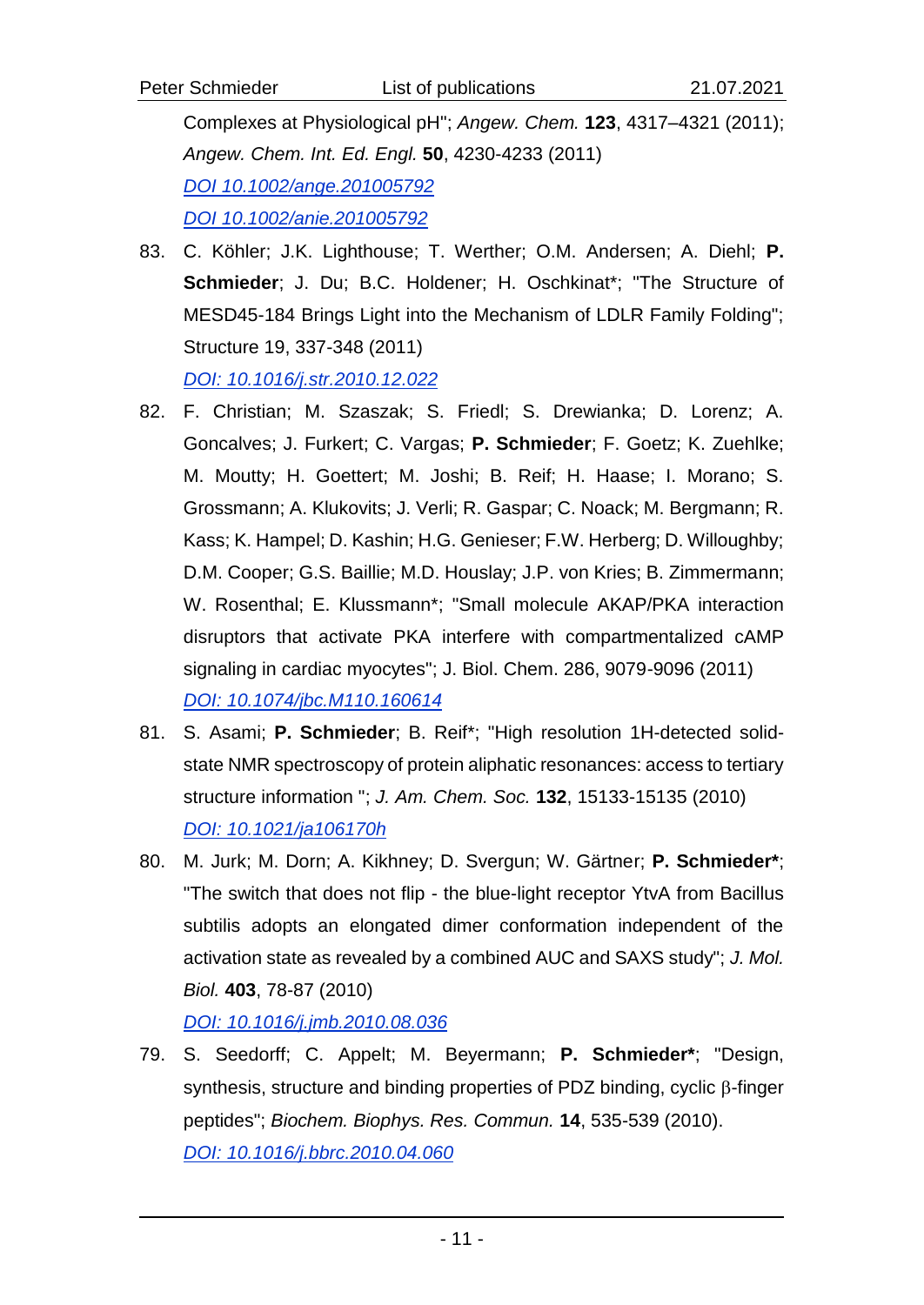- 78. M. Röben; J. Hahn; E. Klein; T. Lamparter; G. Psakis; J. Hughes; **P. Schmieder\***; "NMR Spectroscopic Investigation of Mobility and Hydrogen Bonding of the Chromophore in the Binding Pocket of Phytochrome Proteins"; *ChemPhysChem.* **11**, 1248-1257 (2010) *[DOI: 10.1002/cphc.200900897](http://dx.doi.org/10.1002/cphc.200900897)*
- 77. A. Weng; K. Jenett-Siems; **P. Schmieder**; D. Bachran; C. Bachran; C. Görick; M. Thakur; H. Fuchs; M.F. Melzig\*; "A convenient method for saponin isolation in tumour therapy"; *J. Chromatogr. B. Analyt. Technol. Biomed. Life Sci.* **878**, 713-718 (2010) *[DOI: 10.1016/j.jchromb.2010.01.026](http://dx.doi.org/10.1016/j.jchromb.2010.01.026)*
- 76. C. Hoppmann; S. Seedorff; A. Richter; H. Fabian; **P. Schmieder**; K. Rück-Braun; M. Beyermann\*; "Light-directed protein binding of a biologically relevant beta-sheet"; *Angew. Chem.* **121**, 6763-6766 (2009); *Angew. Chem. Int. Ed. Engl.* **48**, 6636-6639 (2009) *[DOI: 10.1002/ange.200901933](http://dx.doi.org/10.1002/ange.200901933) [DOI: 10.1002/anie.200901933](http://dx.doi.org/10.1002/anie.200901933)*
- 75. A. Rutkowska; M. Beerbaum; N. Rajagopalan; J. Fiaux; **P. Schmieder**; G. Kramer; H. Oschkinat; B. Bukau\*; "Large-scale purification of ribosomenascent chain complexes for biochemical and structural studies"; *FEBS Lett.* **583**, 2407-2413 (2009)

*[DOI: 10.1016/j.febslet.2009.06.041](http://dx.doi.org/10.1016/j.febslet.2009.06.041)*

- 74. T. Jacso; M. Grote; **P. Schmieder**; E. Schneider; B. Reif; "NMR assignments of the periplasmic loop P2 of the MalF subunit of the maltose ATP binding cassette transporter" *Biomol. NMR Assign.* **3**, 21-23 (2009) *[DOI: 10.1007/s12104-008-9131-7](http://dx.doi.org/10.1007/s12104-008-9131-7)*
- 73. Ahsanullah; **P. Schmieder**; R. Kühne; J. Rademann\*; "Metal-free, regioselective triazole ligations that deliver locked cis peptide mimetics"; *Angew. Chem.* **121**, 5143–5147 (2009); *Angew. Chem. Int. Ed. Engl.* **48**, 5042-5045 (2009) *[DOI: 10.1002/ange.200806390](http://dx.doi.org/10.1002/ange.200806390)*

*[DOI: 10.1002/anie.200806390](http://dx.doi.org/10.1002/anie.200806390)*

72. M. Mroginski\*; D. von Stetten; F. Escobar; H. Strauss; S. Kaminski; P. Scheerer; M. Günther; D. Murgida; **P. Schmieder**; C. Bongards; W. Gärtner; J. Mailliet; J. Hughes; L.-O. Essen; Peter Hildebrandt\*;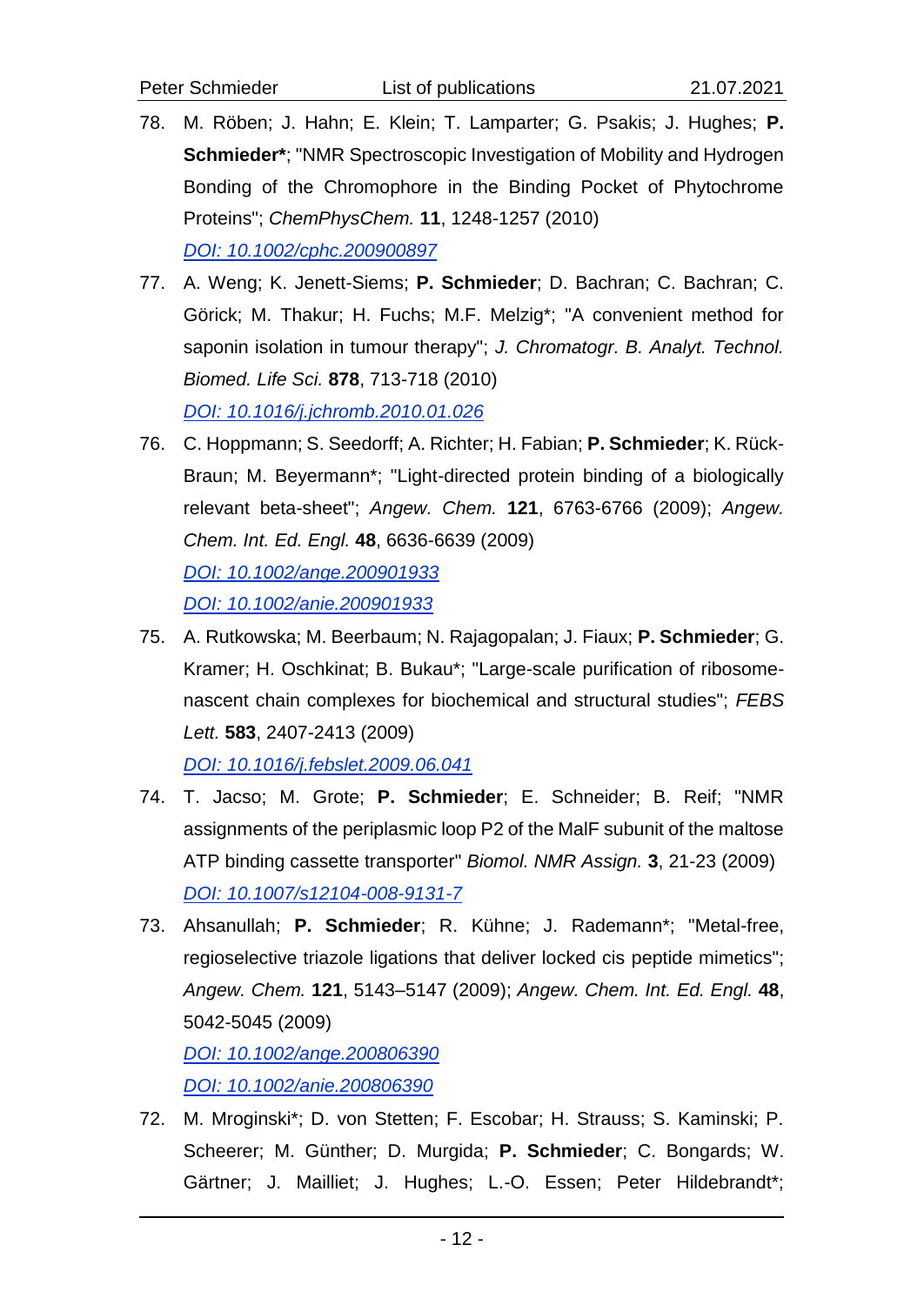- 71. T. Jacso; M. Grote; M. Daus; **P. Schmieder**; S. Keller; E. Schneider; B. Reif\*; "The periplasmic loop P2 of the MalF subunit of the maltose ATP binding cassette transporter is sufficient to bind the maltose binding protein MalE"; *Biochemistry* **48,** 2216-2225 (2009) *[DOI: 10.1021/bi801376m](http://dx.doi.org/10.1021/bi801376m)*
- 70. S.E. Weidauer; **P. Schmieder**; M. Beerbaum; W. Schmitz; H. Oschkinat; T.D. Müller\*; "NMR structure of the Wnt modulator protein Sclerostin"; *Biochem. Biophys. Res. Commun.* **380**, 160-165 (2009) *[DOI: 10.1016/j.bbrc.2009.01.062](http://dx.doi.org/10.1016/j.bbrc.2009.01.062)*
- 69. V. Agarwal; K. Faelber; **P. Schmieder**; B. Reif\*; "High-resolution doublequantum deuterium magic angle spinning solid-state NMR spectroscopy of perdeuterated proteins."; *J. Am. Chem. Soc.* **131**, 2-3 (2009) *[DOI: 10.1021/ja803620r](http://dx.doi.org/10.1021/ja803620r)*
- 68. J. Hahn; H.M. Strauss, **P. Schmieder**\*; "Heteronuclear NMR Investigation on the Structure and Dynamics of the Chromophore Binding Pocket of the Cyanobacterial Phytochrome Cph1"; *J. Am. Chem. Soc.* **130**, 11170- 11178 (2008)

*[DOI: 10.1021/ja8031086](http://dx.doi.org/10.1021/ja8031086)*

67. I. Coin; M. Beerbaum; **P. Schmieder**; M. Bienert; M. Beyermann\*; "Solid-Phase Synthesis of a Cyclodepsipeptide: Cotransin"; *Org. Lett.* **10**, 3857- 3860 (2008)

*[DOI: 10.1021/ol800855p](http://dx.doi.org/10.1021/ol800855p)*

- 66. C. Appelt; A. Wessolowski; M. Dathe; **P. Schmieder**\*; "Structures of cyclic, antimicrobial peptides in a membrane-mimicking environment define requirements for activity"; *J. Pept. Sci.* **14**, 524-527 (2008) *[DOI: 10.1002/psc.924](http://dx.doi.org/10.1002/psc.924)*
- 65. I. Coin; **P. Schmieder**; M. Bienert; M. Beyermann\*; "The depsipeptide technique applied to peptide segment condensation: Scope and limitations"; *J. Pept. Sci.* **14**, 299-306 (2008) *[DOI: 10.1002/psc.928](http://dx.doi.org/10.1002/psc.928)*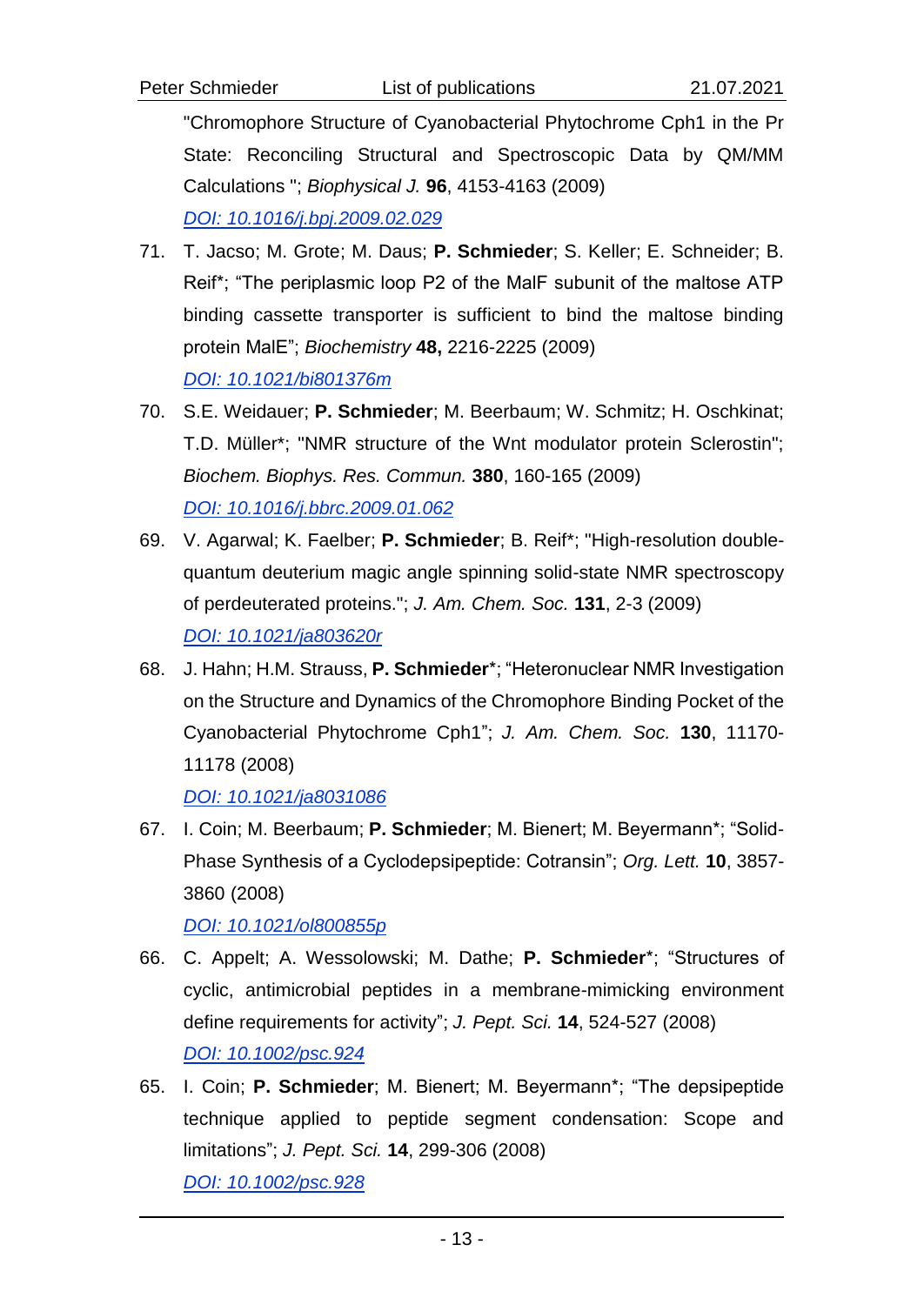- 64. C. Koehler; S. Bishop; E. F. Dowler; **P. Schmieder**; A. Diehl; H. Oschkinat; L.J. Ball; "Backbone and sidechain 1H, 13C and 15N resonance assignments of the Bright/ARID domain from the human JARID1C (SMCX) protein" *Biomol. NMR Assign.* **2**, 9-11 (2008) *[DOI: 10.1007/s12104-007-9071-7](http://dx.doi.org/10.1007/s12104-007-9071-7)*
- 63. M. Hupfer\*; S. Glöß; **P. Schmieder**; H.-P. Grossart; "Methods for Detection and Quantification of Polyphosphate and Polyphosphate Accumulating Microorganisms in Aquatic Sediments"; *Int. Rev. Hydrobiol.* **93**, 1-30 (2008)

*[DOI: 10.1002/iroh.200610935](http://dx.doi.org/10.1002/iroh.200610935)*

62. J. Hahn; R. Kühne; P. Schmieder<sup>\*</sup>; "15N solution-state NMR study of  $\alpha$ -C-phycocyanin. Implications for the structure of the chromophore binding pocket of the cyanobacterial phytochrome Cph1"; *ChemBioChem* **8**, 524- 2249-2255 (2007)

*[DOI: 10.1002/cbic.200700256](http://dx.doi.org/10.1002/cbic.200700256)*

- 61. I. Scholz; S. Jehle; **P. Schmieder**; M. Hiller; F. Eisenmenger; H. Oschkinat, B.J. van Rossum\*; "J-deconvolution using maximum entropy reconstruction applied to 13C-13C solid state CP MAS NMR of proteins"; *J. Am. Chem. Soc.* **129**, 6682-6683 (2007) *[DOI: 10.1021/ja070849g](http://dx.doi.org/10.1021/ja070849g)*
- 60. E.F. Dowler; A. Diehl; **P. Schmieder**; C. Brockmann; J. Elkins; M. Soundararajan; H. Oschkinat; L.J. Ball; "Backbone and sidechain 1H, 13C, 15N resonance assignment of the RGS domain of human RGS14" *Biomol. NMR Assign.* **1**, 95-97 (2007) *[DOI: 10.1007/s12104-007-9029-9](http://dx.doi.org/10.1007/s12104-007-9029-9)*
- 59. C. Appelt; A.K. Schrey; J.A. Söderhäll; **P. Schmieder**; "Design of antimicrobial compounds based on peptide structures"; *Bioorg. Med. Chem. Lett.* **17**, 2334-2337 (2007) *[DOI: 10.1016/j.bmcl.2007.01.075](http://dx.doi.org/10.1016/j.bmcl.2007.01.075)*
- 58. O.Y. Fedorov; V.A. Higman; **P. Schmieder**; M. Leidert; A. Diehl; J. Elkins; M. Soundararajan; H. Oschkinat; L.J. Ball; "Resonance assignment of the RGS domain of human RGS10" *J. Biomolec. NMR* **38**, 191 (2007) *[DOI: 10.1007/s10858-006-9111-0](http://dx.doi.org/10.1007/s10858-006-9111-0)*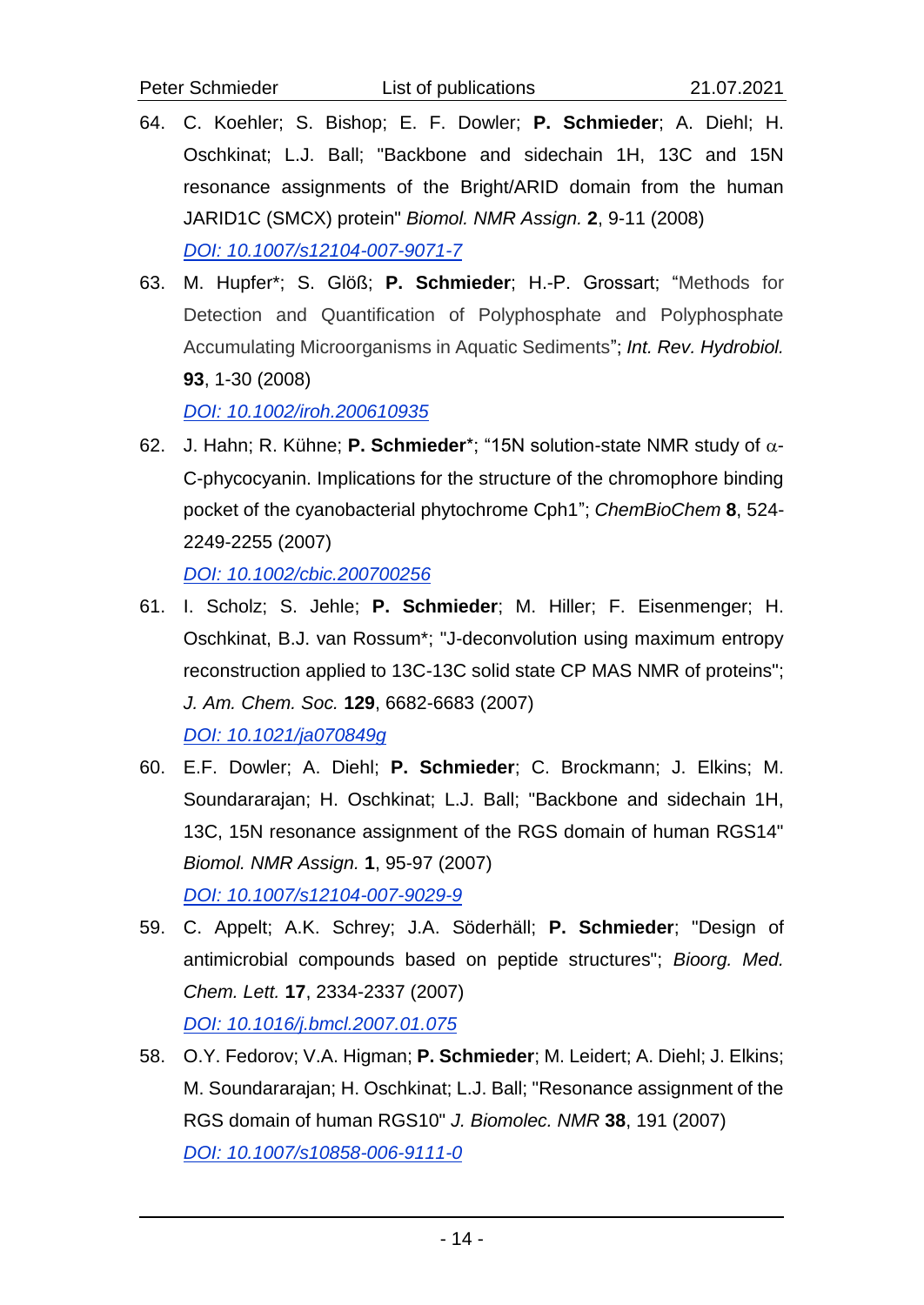- 57. C. Köhler C; O.M. Andersen; A. Diehl; G. Krause; **P. Schmieder**; H. Oschkinat\*; "The solution structure of the core of mesoderm development (MESD), a chaperone for members of the LDLR-family"; *J. Struct. Funct. Genomics* **7**, 133-138 (2006) *[DOI: 10.1007/s10969-007-9016-5](http://dx.doi.org/10.1007/s10969-007-9016-5)*
- 56. T. Rohmer; H. Strauss; J. Hughes; H. de Groot; W. Gärtner; **P. Schmieder**; J. Matysik\*; "15N MAS NMR studies of Cph1 phytochrome: chromophore dynamics and intramolecular signal transduction"; *J. Chem. Phys. B* **110**, 20580-20585 (2006) *[DOI: 10.1021/jp062454+](http://dx.doi.org/10.1021/jp062454+)*
- 55. T.-T. Mac; M. Beyermann; J.R. Pires; **P. Schmieder**; H. Oschkinat\*; "High yield expression and purification of isotopically labelled human endothelin-1 for use in NMR studies"; *Protein Expr. Purif.* **48**, 253-260 (2006) *[DOI: 10.1016/j.pep.2006.01.022](http://dx.doi.org/10.1016/j.pep.2006.01.022)*
- 54. T. Neuhof; **P. Schmieder**; M. Seibold; K. Preussel; H. von Döhren\*; "Hassallidin B - Second antifungal member of the Hassallidin family"; *Bioorg Med Chem Lett.* **16**, 4220-4222 (2006) *[DOI: 10.1016/j.bmcl.2006.05.094](http://dx.doi.org/10.1016/j.bmcl.2006.05.094)*
- 53. M. Joshi; C. Vargas; P. Boisguerin; A. Diehl; G. Krause; **P. Schmieder**; K. Moelling; V. Hagen; M. Schade; H. Oschkinat\*; "Discovery of lowmolecular-weight ligands for the AF6 PDZ domain"; *Angew. Chem.* **118** , 3874–3879 (2006), *Angew. Chem. Int. Ed. Engl.* **45**, 3790-3795 (2006) *[DOI: 10.1002/ange.200503965](http://dx.doi.org/10.1002/ange.200503965) [DOI: 10.1002/anie.200503965](http://dx.doi.org/10.1002/anie.200503965)*
- 52. J. Hahn\*; H. Strauss; F. Landgraf; H. Faus Gimenèz; G. Lochnit; **P. Schmieder**; J. Hughes; "Probing protein-chromophore interactions in Cph1 phytochrome via mutagenesis"; *FEBS J.* **273**, 1415-1429 (2006) *[DOI: 10.1111/j.1742-4658.2006.05164.x](http://dx.doi.org/10.1111/j.1742-4658.2006.05164.x)*
- 51. C. Appelt; F. Eisenmenger; R. Kühne; **P. Schmieder**; J.A. Söderhäll\*; "Interaction of the antimicrobial peptide cyclo(RRWWRF) with membranes by molecular dynamics simulations"; *Biophys. J.* **89**, 2296- 2306 (2005)

*[DOI: 10.1529/biophysj.105.063040](http://dx.doi.org/10.1529/biophysj.105.063040)*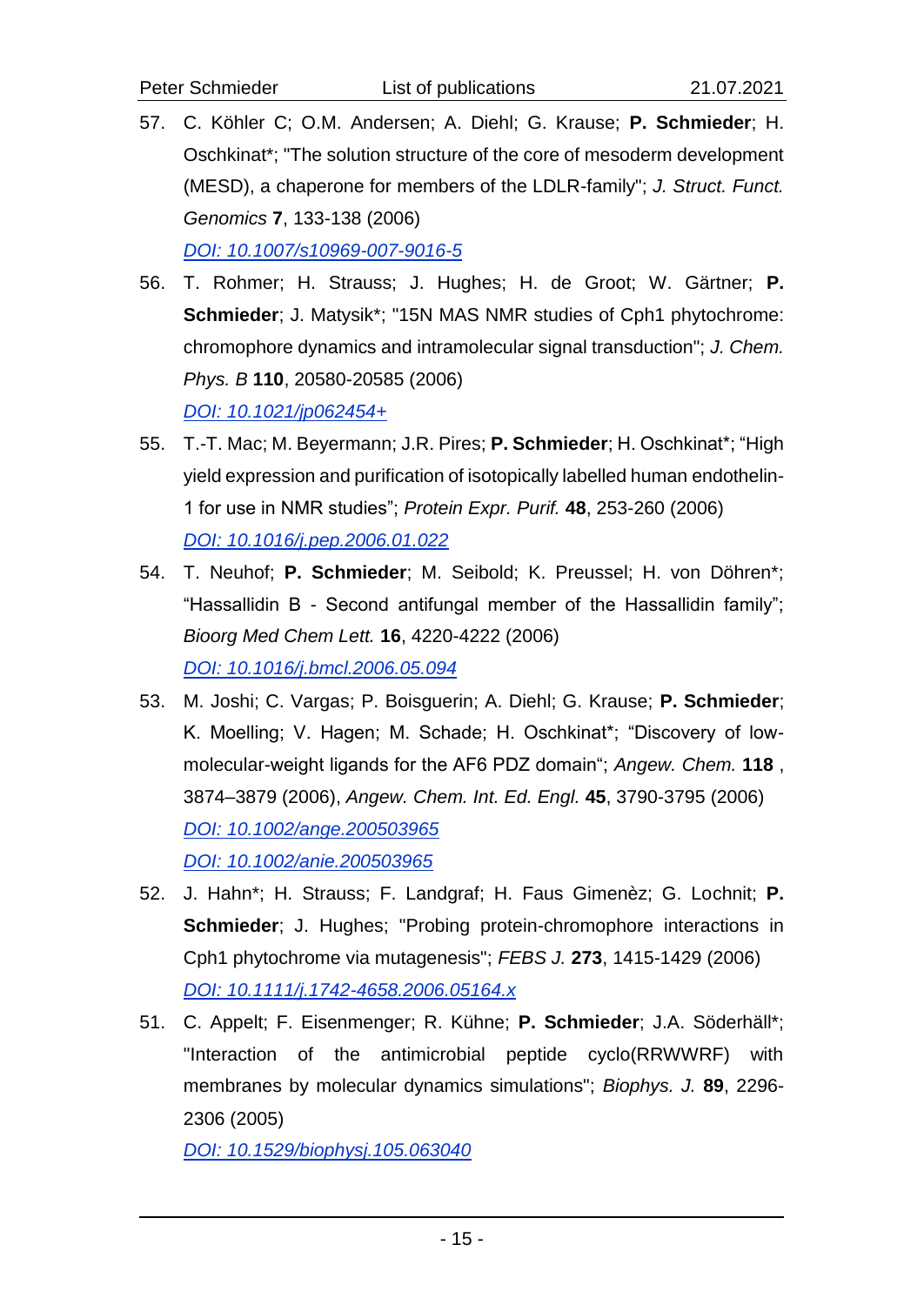50. C. Appelt; A. Wessolowski; J. A. Söderhäll; M. Dathe; **P. Schmieder**\*; "Structure of the antimicrobial, cationic hexapeptide cyclo(RRWWRF) and its analogs in solution and bound to detergent micelles"; *ChemBioChem*  **6**, 1654-1662 (2005)

*[DOI: 10.1002/cbic.200500095](http://dx.doi.org/10.1002/cbic.200500095)*

- 49. H.M. Strauss\*; **P. Schmieder**; J. Hughes;" Light-dependent dimerisation in the N-terminal sensory module of cyanobacterial phytochrome 1 (Cph1Δ2)"; *FEBS Lett.* **579**, 3970-3974 (2005) *[DOI: 10.1016/j.febslet.2005.06.025](http://dx.doi.org/10.1016/j.febslet.2005.06.025)*
- 48. D. Leitner; M. Wahl; D. Labudde; G. Krause; A. Diehl; **P. Schmieder**; J.R. Pires; M. Fossi; U. Wiedemann; M. Leidert; H. Oschkinat\*; "The solution structure of an N-terminally truncated version of the yeast CDC24p PB1 domain shows a different beta-sheet topology"; *FEBS Lett.* **579**, 3534- 3538 (2005)

*[DOI: 10.1016/j.febslet.2005.05.025](http://dx.doi.org/10.1016/j.febslet.2005.05.025)*

47. H.M. Strauss; J. Hughes; **P. Schmieder\***; "Heteronuclear solution-state NMR studies of the chromophore in cyanobacterial phytochrome Cph1"; *Biochemistry* **44,** 8244-8250 (2005)

*[DOI: 10.1021/bi050457r](http://dx.doi.org/10.1021/bi050457r)*

46. T. Neuhof; **P. Schmieder**; K. Preussel; R. Dieckmann; H. Pham; F. Bartl; H. von Döhren\*; "Hassallidin, a Glycosylated Lipopeptide with Antifungal Activity from the Cyanobacterium *Hassallia sp*."; *J. Nat. Prod.* **68**, 695-700 (2005)

*[DOI: 10.1021/np049671r](http://dx.doi.org/10.1021/np049671r)*

45. M. Schubert; D. Labudde; D. Leitner; H. Oschkinat; **P. Schmieder\***; "A modified strategy for sequence specific assignment of protein NMR spectra based on amino acid type selective experiments"; *J. Biomolec. NMR* **31**, 115-128 (2005)

*[DOI: 10.1007/s10858-004-8263-z](http://dx.doi.org/10.1007/s10858-004-8263-z)*

44. O.J. Gaiser; L.J. Ball\*; **P. Schmieder**; D. Leitner; H. Strauss; M. Wahl; R. Kühne; H. Oschkinat; U. Heinemann; "Solution Structure, Backbone Dynamics, and Association Behavior of the C-Terminal BRCT Domain from the Breast Cancer-Associated Protein BRCA1"; *Biochemistry* **43,** 15983-15995 (2004)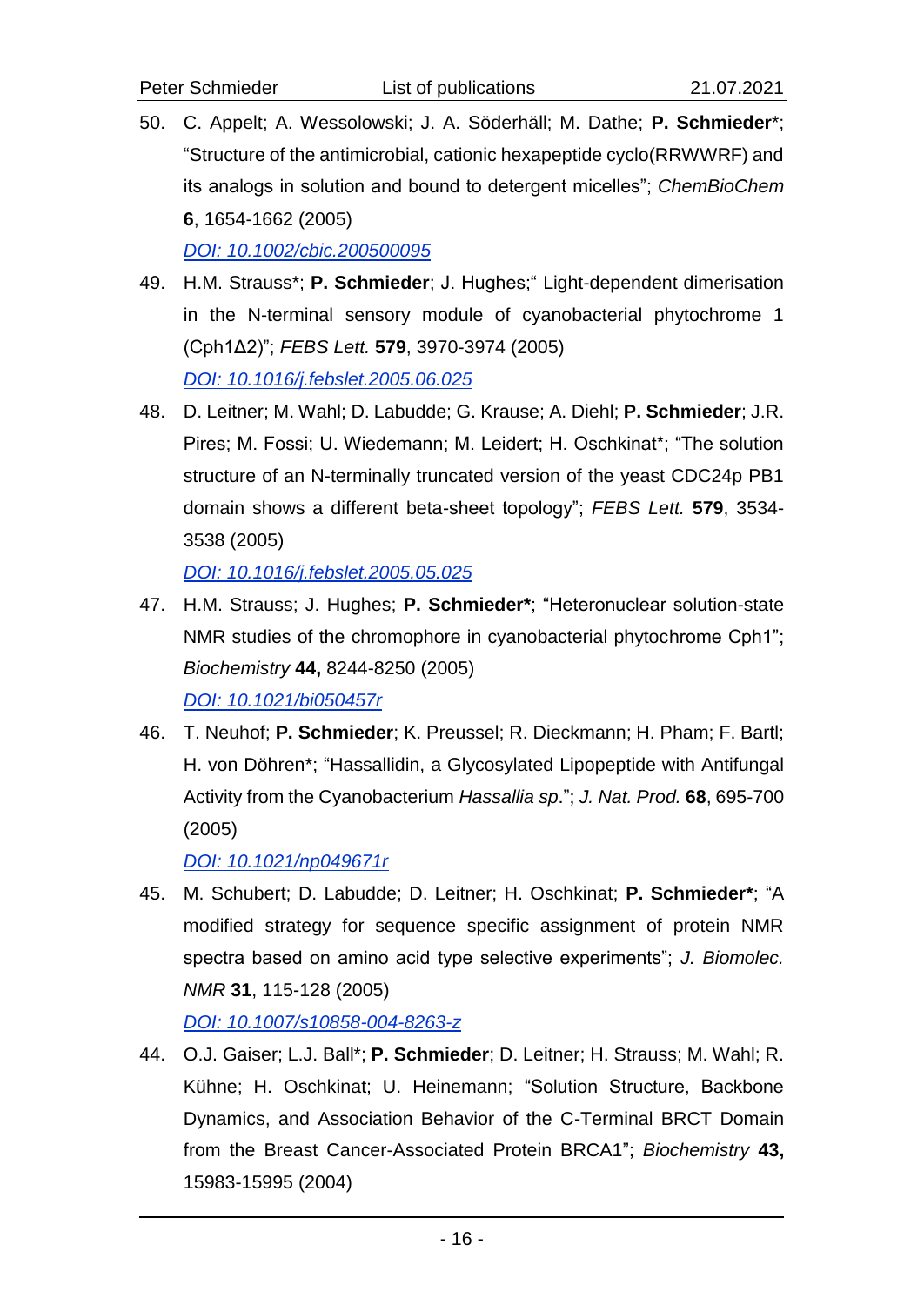*[DOI: 10.1021/bi049550q](http://dx.doi.org/10.1021/bi049550q)*

- 43. C. Brockmann; A. Diehl; K. Rehbein; H. Strauss; **P. Schmieder**; B. Korn; R. Kühne; H. Oschkinat\*; "The oxidized subunit b8 from human complex I adopts a thioredoxin fold"; *Structure* **12**, 1645-1654 (2004) *[DOI: 10.1016/j.str.2004.06.021](http://dx.doi.org/10.1016/j.str.2004.06.021)*
- 42. J.D. Kahmann; D.A. Wecking; V. Putter; K. Lowenhaupt; Y.G. Kim; **P. Schmieder**; H. Oschkinat; A. Rich; M. Schade\*; "The solution structure of the N-terminal domain of E3L shows a tyrosine conformation that may explain its reduced affinity to Z-DNA in vitro"; *Proc. Natl. Acad. Sci. USA* **101**, 2712-2717 (2004)

*[DOI: 10.1073/pnas.0308612100](http://dx.doi.org/10.1073/pnas.0308612100)*

41. M. Hupfer\*; B. Rübe, **P. Schmieder**; "Origin and diagenesis of polyphosphate in lake sediments: A <sup>31</sup>P-NMR study"; *Limnol. Oceanogr*. **49**, 1-10 (2004)

*[DOI: 10.4319/lo.2004.49.1.0001](http://dx.doi.org/10.4319/lo.2004.49.1.0001)*

40. L. Otte; U. Wiedemann; B. Schlegel; J.R. Pires; M. Beyermann; **P. Schmieder**; G. Krause; R. Volkmer-Engert; J. Schneider-Mergener; H. Oschkinat\*; "WW domain sequence activity relationships identified using ligand recognition propensities of 42 WW domains"; *Prot. Sci.* **12**, 491- 500 (2003)

*[DOI: 10.1110/ps.0233203](http://dx.doi.org/10.1110/ps.0233203)*

39. M. Schubert; D. Labudde\*; H. Oschkinat; **P. Schmieder\***; "A software tool for the prediction of Xaa-Pro peptide bond conformations in proteins based on <sup>13</sup>C chemical shift statistics"; *J. Biomolec. NMR* **24**, 149-154 (2002)

*[DOI: 10.1023/A:1020997118364](http://dx.doi.org/10.1023/A:1020997118364)*

- 38. M. Schubert; M. Kolbe; B. Kessler; D. Oesterhelt; **P. Schmieder**\*; **"**Heteronuclear multidimensional NMR-spectroscopy of solubilized membrane proteins: Resonance assignment of native bacteriorhodopsin"; *ChemBioChem* **3**, 1019-1023 (2002) *[DOI: 10.1002/1439-7633\(20021004\)3:10<1019::AID-](http://dx.doi.org/10.1002/1439-7633(20021004)3:10%3c1019::AID-CBIC1019%3e3.0.CO;2-C)[CBIC1019>3.0.CO;2-C](http://dx.doi.org/10.1002/1439-7633(20021004)3:10%3c1019::AID-CBIC1019%3e3.0.CO;2-C)*
- 37. H. Patzelt; B. Simon; A. terLaak; B. Kessler; R. Kühne; **P. Schmieder**; D. Oesterhelt\*; H. Oschkinat\*; "The structure of the active center in dark-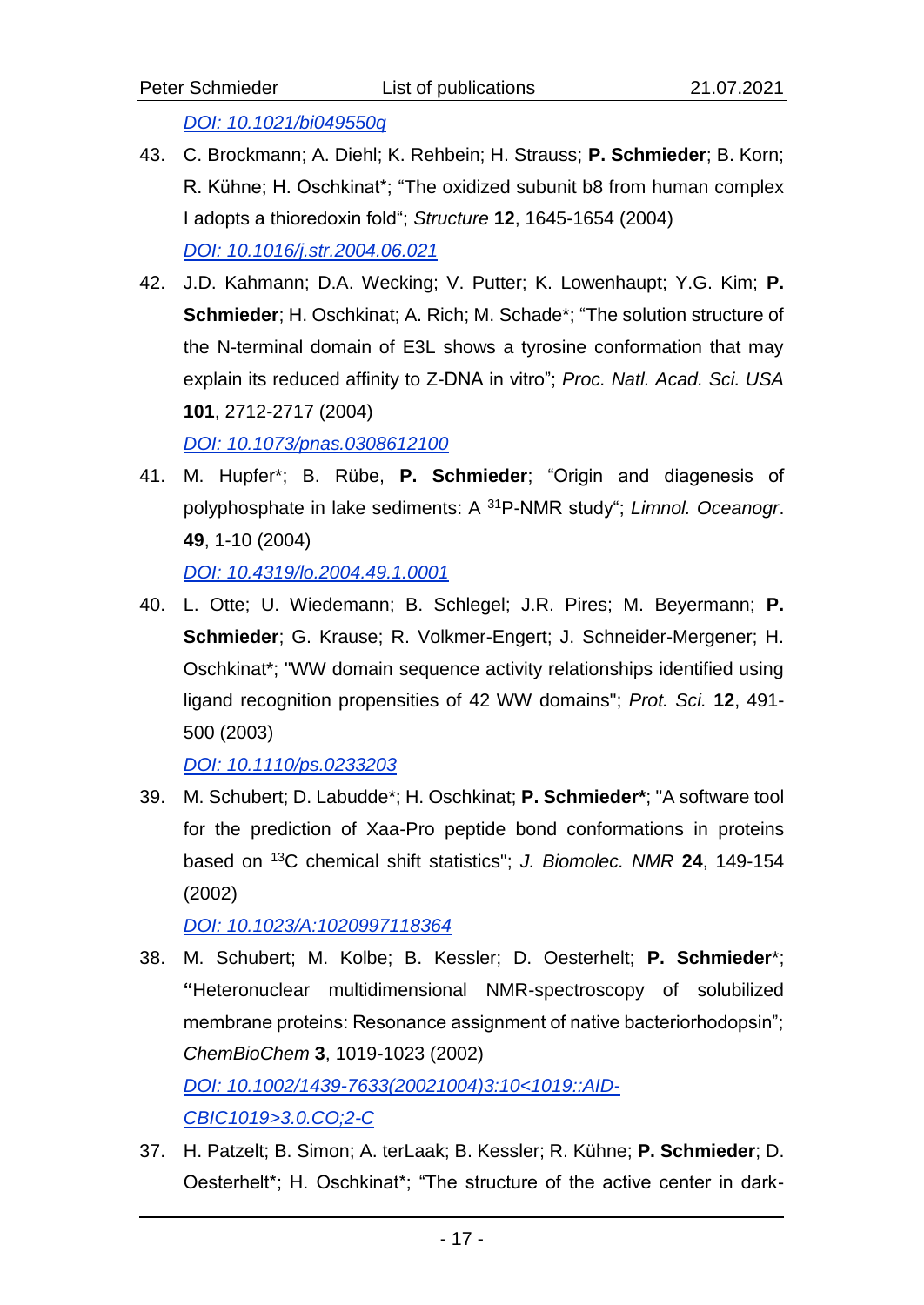Peter Schmieder List of publications 21.07.2021

adapted Bacteriorhodopsin by solution-state NMR spectroscopy"; *Proc. Natl. Acad. Sci. USA* **99**, 9765-9770 (2002)

*[DOI: 10.1073/pnas.132253899](http://dx.doi.org/10.1073/pnas.132253899)*

36. M.J.S. Kelly\*; L.J. Ball; C. Krieger; Y. Yu; M. Fischer; S. Schiffmann, **P. Schmieder**; R. Kühne; W. Bermel; A. Aacher, G. Richter; H. Oschkinat\*; "The NMR Structure of the 47 kDa Dimeric Enzyme 3,4-Dihydroxy-2- Butanone-4-Phosphate Synthase and the Ligand Binding Studies Reveal the location of the active site"; *Proc. Natl. Acad. Sci. USA* **98**, 13025- 13030 (2001)

*[DOI: 10.1073/pnas.231323598](http://dx.doi.org/10.1073/pnas.231323598)*

35. M. Schubert; H. Oschkinat; **P. Schmieder\***; "MUSIC and aromatic residues: Amino acid type-selective 1H-15N correlations, part III"; *J. Magn. Reson.* **153**, 186-192 (2001)

*[DOI: 10.1006/jmre.2001.2447](http://dx.doi.org/10.1006/jmre.2001.2447)*

34. M. Schubert; H. Oschkinat; **P. Schmieder\***; "Amino acid type-selective 1H-15N correlations for Arg and Lys"; *J. Biomolec. NMR* **20**, 379-384 (2001)

*[DOI: 10.1023/A:1011206131623](http://dx.doi.org/10.1023/A:1011206131623)*

- 33. M. Schubert; H. Oschkinat; **P. Schmieder\***; "MUSIC, selective pulses and tuned delays: Amino acid type-selective 1H-15N correlations, part II"; *J. Magn. Reson.* **148**, 61-72 (2001) *[DOI: 10.1006/jmre.2000.2222](http://dx.doi.org/10.1006/jmre.2000.2222)*
- 32. L.J. Ball; R. Kühne; **P. Schmieder**; B. Hoffmann; R. Volkmer-Engert; J. Schneider-Mergener; A. Häfner; M. Hof; M. Wahl; U. Walter; H. Oschkinat\*; T. Jarchau; "Dual epitope recognition by the VASP EVH1 domain modulates polyproline ligand specificity and binding affinity"; *EMBO J.* **19,** 4903–4914 (2000) *[DOI: 10.1093/emboj/19.18.4903](http://dx.doi.org/10.1093/emboj/19.18.4903)*
- 31. M. Schubert; L. Ball; H. Oschkinat; **P. Schmieder\***; "Bridging the gap: A set of selective <sup>1</sup>H-<sup>15</sup>N correlations to link sequential neighbors of proline"; *J. Biomolec. NMR* **17**, 331-335 (2000) *[DOI: 10.1023/A:1008362904205](http://dx.doi.org/10.1023/A:1008362904205)*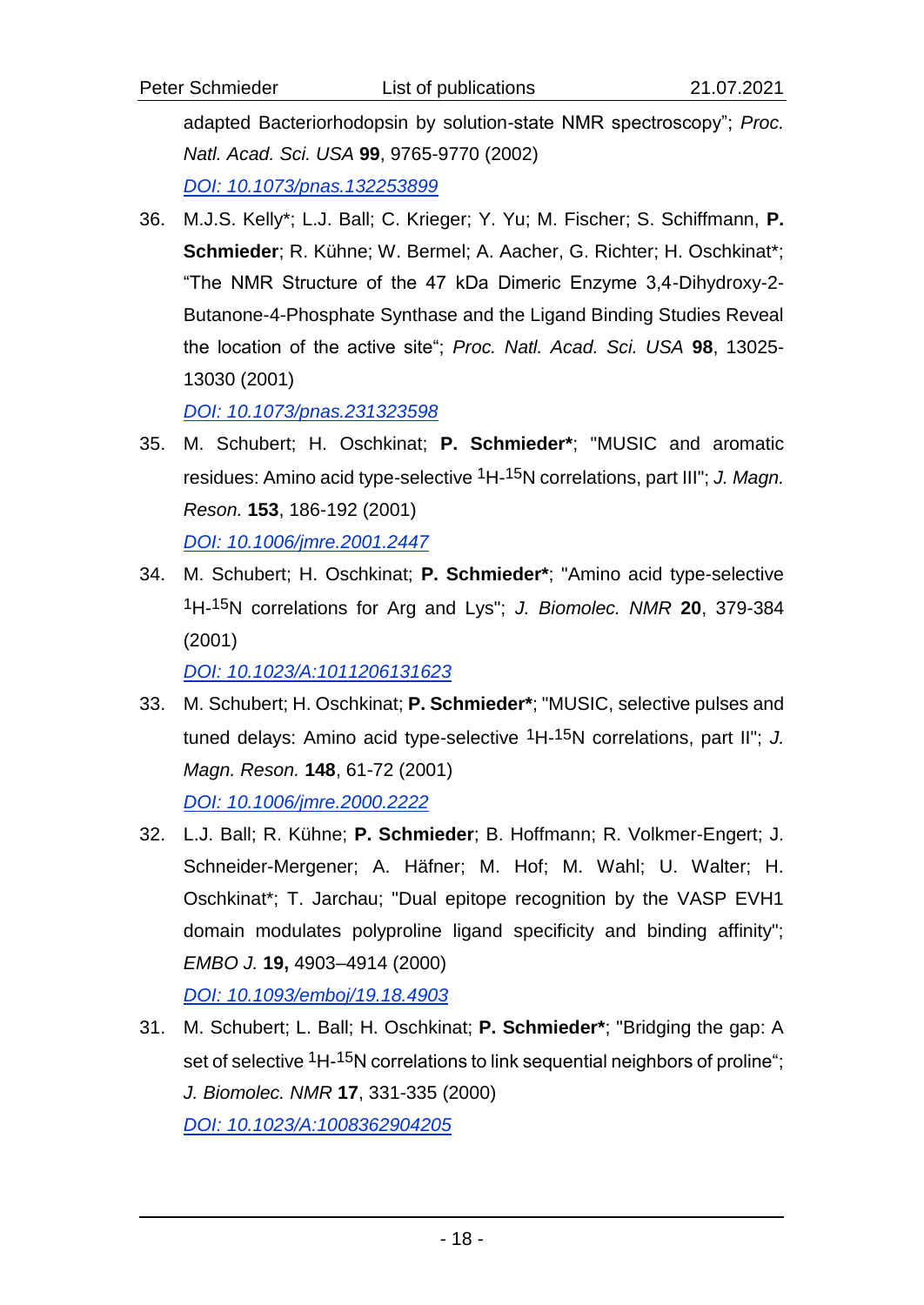- 30. E. Krause\*; M. Bienert; **P. Schmieder**; H. Wenschuh; "The helixdestabilizing propensity scale of D-amino acids: the influence of side chain steric effects"; *J. Am. Chem. Soc.* **122**, 4865-4870 (2000) *[DOI: 10.1021/ja9940524](http://dx.doi.org/10.1021/ja9940524)*
- 29. M. Schade; C.J. Turner; R. Kühne; **P. Schmieder**; K. Lowenhaupt, A. Herbert; A. Rich<sup>\*</sup>; H. Oschkinat; "The solution structure of the  $Z\alpha$  domain of the human RNA editing enzyme ADAR1 reveals a prepositioned binding surface for Z-DNA"; *Proc. Natl. Acad. Sci. USA* **96**, 12465-12470 (1999)

*[DOI: 10.1073/pnas.96.22.12465](http://dx.doi.org/10.1073/pnas.96.22.12465)*

- 28. M. Schubert; M. Smalla; **P. Schmieder\***; H. Oschkinat; "MUSIC in triple resonance experiments: Amino acid type selective <sup>1</sup>H-<sup>15</sup>N correlations"; *J. Magn. Reson.* **141**, 34-43 (1999) *[DOI: 10.1006/jmre.1999.1881](http://dx.doi.org/10.1006/jmre.1999.1881)*
- 27. M. Smalla; **P. Schmieder**; M. Kelly; A. ter Laak; G. Krause; L. Ball; M. Wahl; P. Bork; H. Oschkinat\*; "Solution structure of the receptor tyrosine kinase EphB2 SAM domain and identification of two distinct homotypic interaction sites"; *Prot. Sci.* **8**, 1954-1961 (1999) *[DOI: 10.1110/ps.8.10.1954](http://dx.doi.org/10.1110/ps.8.10.1954)*
- 26. M.J.S. Kelly\*; C. Krieger; L.J. Ball; Y. Yu; G. Richter; **P. Schmieder**; A. Bacher; H. Oschkinat\*; "Application of amino acid type-specific 1H and 14N-labeling in a  $2H$ -, 15N-labeled background to a 47 kDa homodimer: potential for NMR structure determination of large proteins"; *J. Biomolec. NMR* **14**, 79-83 (1999)

*[DOI: 10.1023/A:1008351606073](http://dx.doi.org/10.1023/A:1008351606073)*

- 25. **P. Schmieder\***; M. Leidert; M.J.S. Kelly; H. Oschkinat; "Multiplicityselective coherence transfer steps for the design of amino-acid selective experiments - a triple resonance experiment selective for Asn and Gln"; *J. Magn. Reson.* **131**, 199-201 (1998) *[DOI: 10.1006/jmre.1997.1348](http://dx.doi.org/10.1006/jmre.1997.1348)*
- 24. J. Schultz; U. Hoffmüller; G. Krause; J. Ashurst; M.J. Macias; **P. Schmieder**; J. Schneider-Mergener; H. Oschkinat\*; "Specific interactions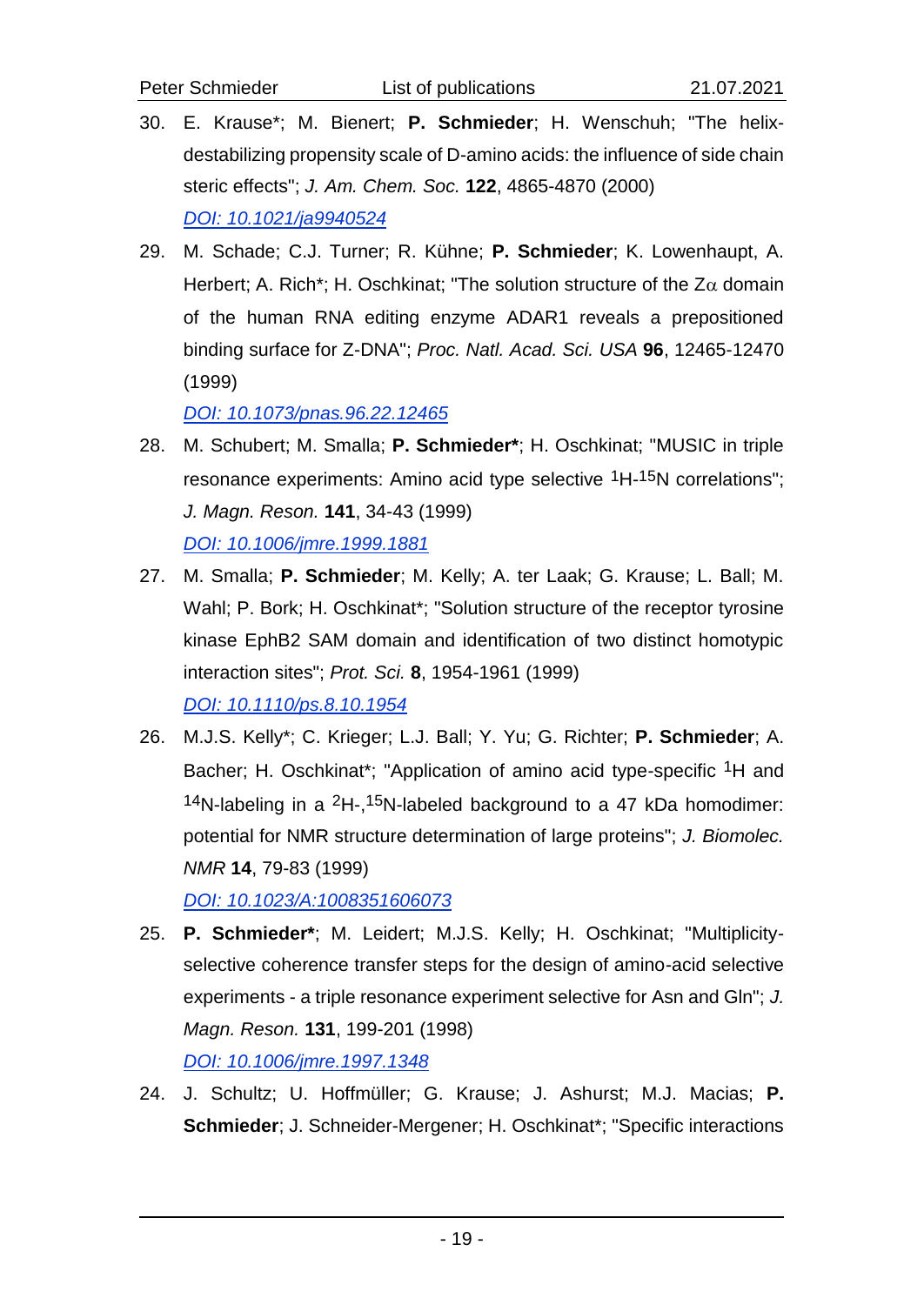between the syntrophin PDZ domain and voltage-gated sodium channels"; *Nat. Struc. Biol.* **5**, 19-24 (1998)

*[DOI: 10.1038/nsb0198-19](http://dx.doi.org/10.1038/nsb0198-19)*

23. **P. Schmieder**; A.S. Stern; G. Wagner; J.C. Hoch\*; "Quantification of Maximum-Entropy Spectrum Reconstructions"; *J. Magn. Reson.* **125**, 332-339 (1997)

*[DOI: 10.1006/jmre.1997.1117](http://dx.doi.org/10.1006/jmre.1997.1117)*

22. J-X. Yang, A. Krezel, **P. Schmieder**, G. Wagner, T.F. Havel\*; "An evaluation of least-square fits to COSY spectra as a means of estimating proton-proton coupling constants: II. Application to polypeptides"; *J. Biomolec. NMR* **4**, 827-844 (1994)

*[DOI: 10.1007/BF00398412](http://dx.doi.org/10.1007/BF00398412)*

- 21. **P. Schmieder**; A.S. Stern; G. Wagner; J.C. Hoch\*; "Improved resolution in triple-resonance spectra by non-linear sampling in the constant time domain"; *J. Biomolec. NMR* **4**, 483-490 (1994) *[DOI: 10.1007/BF00156615](http://dx.doi.org/10.1007/BF00156615)*
- 20. **P. Schmieder**; A.S. Stern; G. Wagner; J.C. Hoch\*; "Application of nonlinear sampling schemes to COSY-type spectra"; *J. Biomolec. NMR* **3**, 569-576 (1993)

*[DOI: 10.1007/BF00174610](http://dx.doi.org/10.1007/BF00174610)*

- 19. W. Schüler; U. Christians; **P. Schmieder**; H.-M. Schiebel; I. Holz; K.-F. Sewing; H. Kessler\*; "Structural inverstigation of 13-O-Demethyl-FK506 and its isomers generated by in-vivo metabolism of FK506 Using Human-Liver Microsomes"; *Helv. Chim. Acta* **76**, 2288-2302 (1993) *[DOI: 10.1002/hlca.19930760614](http://dx.doi.org/10.1002/hlca.19930760614)*
- 18. **P. Schmieder**; J.H. Ippel; H. van den Elst; G.A. van der Marel; J.H. van Boom; C. Altona; H. Kessler\*; "Heteronuclear NMR of DNA with the heteronucleus in natural abundance: Facilitated assignment and extraction of coupling constants"; *Nucleic Acids Res.* **20**, 4747-4751 (1992)

*[DOI: 10.1093/nar/20.18.4747](http://dx.doi.org/10.1093/nar/20.18.4747)*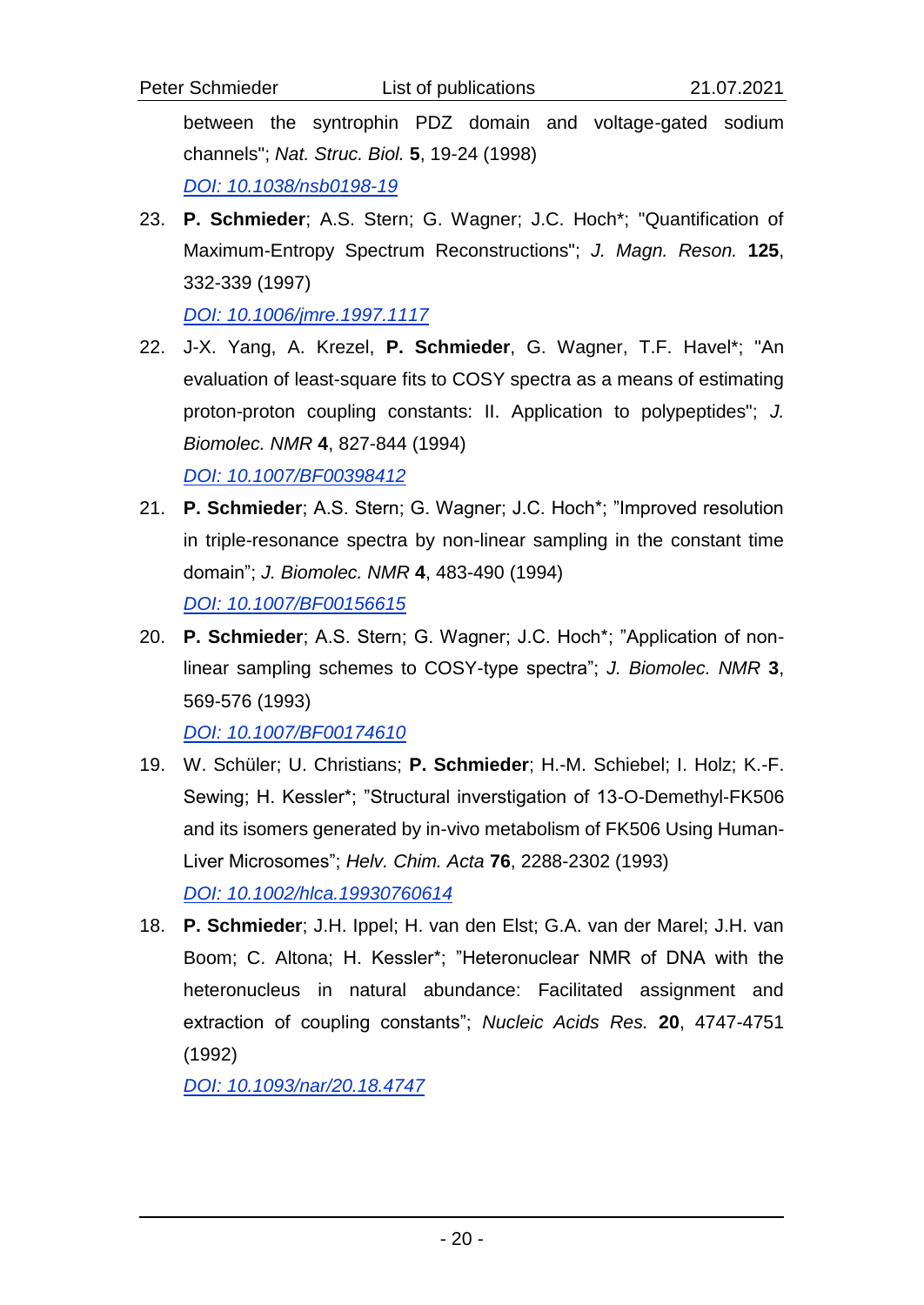- 17. **P. Schmieder**; H. Kessler<sup>\*</sup>; "Determination of the  $\phi$ -angle in a peptidebackbone by NMR-spectroscopy with a combination of homonuclear and heteronuclear coupling constants"; *Biopolymers* **32**, 435-440 (1992) *[DOI: 10.1002/bip.360320421](http://dx.doi.org/10.1002/bip.360320421)*
- 16. M. Kurz; **P. Schmieder**; H. Kessler\*; "HETLOC, an Efficient Method for Determining Heteronuclear Long-Range Couplings with Heteronuclei in Natural Abundance"; *Angew. Chem.* **103**, 1341-1342 (1991), *Angew. Chem. Int. Ed. Engl.* **30**, 1329-1331 (1991) *[DOI: 10.1002/anie.199113291](http://dx.doi.org/10.1002/anie.199113291) [DOI: 10.1002/ange.19911031012](http://dx.doi.org/10.1002/ange.19911031012)*
- 15. D. F. Mierke; **P. Schmieder**; P. Karuso; H. Kessler\*; "Conformational Analysis of the Cis and Trans Isomers of FK506 from NMR and Molecular Dynamics"; *Helv. Chim. Acta* **74**, 1027-1047 (1991) *[DOI: 10.1002/hlca.19910740513](http://dx.doi.org/10.1002/hlca.19910740513)*
- 14. D. Seebach\*; S.Y. Ko; H. Kessler; M. Köck; M. Reggelin; **P. Schmieder**; M.D. Walkinshaw; D. Bevec; "Thiocyclosporins : Preparation, Conformation and Structure-activity Relationship"; *Helv. Chim. Acta* **74**, 1953-1990 (1991)

*[DOI: 10.1002/hlca.19910740833](http://dx.doi.org/10.1002/hlca.19910740833)*

13. **P. Schmieder**; M. Kurz; H. Kessler\*; "Determination of Heteronuclear Long Range Couplings to Heteronuclei in Natural Abundance by Two- and Three-dimensional NMR Spektroscopy"; *J. Biomolec. NMR* **1**, 403-420 (1991)

*[DOI 10.1007/BF02192863](http://dx.doi.org/10.1007/BF02192863)*

- 12. **P. Schmieder**; V. Thanabal; L. P. McIntosh; F. W. Dahlquist; G. Wagner\*; "Measurement of small  $H^{\alpha}$ -HN Vicinal Coupling Constants in T4 Lysozyme with a new 3D <sup>1</sup>H-<sup>15</sup>N-<sup>13</sup>C Quadruple Resonance NMR Experiment"; J. *Am. Chem. Soc.* **113**, 6323-6324 (1991) *[DOI: 10.1021/ja00016a088](http://dx.doi.org/10.1021/ja00016a088)*
- 11. G. Wagner\*; **P. Schmieder**; V. Thanabal; "A new 1H-15N-13C Triple Resonance Experiment for Sequential Assignments and Measuring Homonuclear H<sup>a</sup>-H<sup>N</sup> Vicinal Coupling Constants in Polypeptides"; J. *Magn. Reson.* **93**, 436-440 (1991)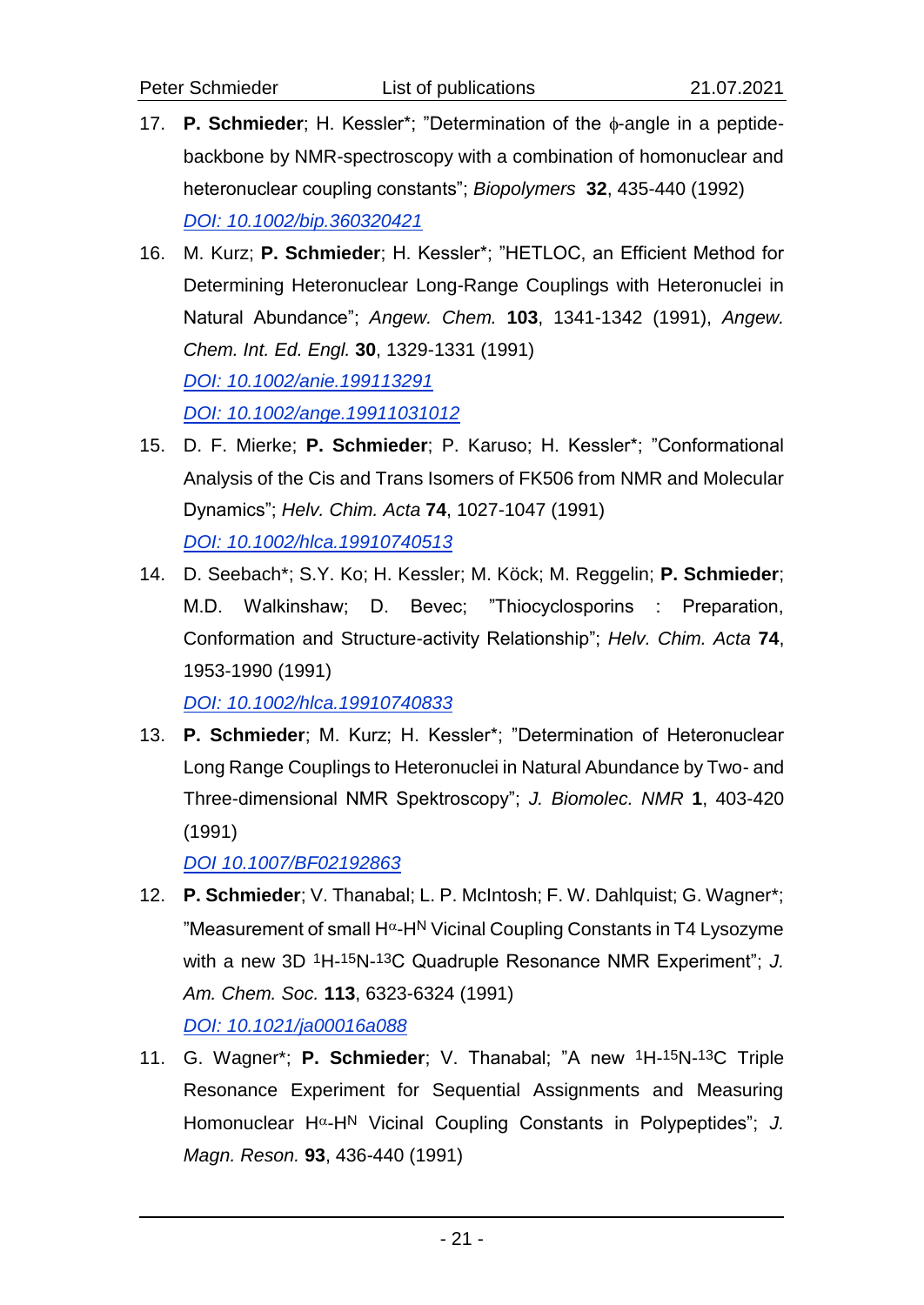10. **P. Schmieder**; T. Dohmke; D.G. Norris; M. Kurz; H. Kessler; D. Leibfritz\*; "Editing of Multiplicity in Two- and Three-dimensional Heteronuclear NMR Spectroscopy by Fourier Transform of the Pulse Angle Dependency"; *J. Magn. Reson.* **93**, 430-435 (1991)

*[DOI: 10.1016/0022-2364\(91\)90021-K](http://dx.doi.org/10.1016/0022-2364(91)90021-K)*

- 9. **P. Schmieder**; S. Zimmer; H. Kessler\*; "Increased Resolution in Proton Detected Heteronuclear NMR Experiments by Folding in the Carbon Dimension"; *Magn. Reson. Chem.* **29**, 375-380 (1991) *[DOI: 10.1002/mrc.1260290415](http://dx.doi.org/10.1002/mrc.1260290415)*
- 8. H. Kessler\*; **P. Schmieder**; "Heteronuclear 2D and 3D NMR Spectroscopy of Carbon-13 in Natural Abundance by Multiplicity Selection and Editing - Application to Peptides"; *Bioploymers* **31**, 621-629 (1991) *[DOI: 10.1002/bip.360310606](http://dx.doi.org/10.1002/bip.360310606)*
- 7. H. Kessler\*; **P. Schmieder**; M. Koeck; M. Reggelin; "Selection of Methyl Resonances in Proton Detected Heteronuclear Shift Correlation, the HQQC"; *J. Magn. Reson.* **91**, 375-379 (1991) *[DOI: 10.1016/0022-2364\(91\)90199-4](http://dx.doi.org/10.1016/0022-2364(91)90199-4)*
- 6. H. Kessler\*; **P. Schmieder**; H. Oschkinat; "3D Heteronuclear NMR Techniques for Carbon-13 in Natural Abundance"; *J. Am. Chem. Soc.* **112**, 8599-8600 (1990) *[DOI: 10.1021/ja00179a064](http://dx.doi.org/10.1021/ja00179a064)*
- 5. **P. Schmieder**; H. Kessler; H. Oschkinat\*; "Fast Heteronuclear 3D NMR Spectroscopy", *Angew. Chem.* **102**, 588-589 (1990), *Angew. Chem. Int. Ed. Engl.* **29**, 546-548 (1990) *[DOI: 10.1002/anie.199005461](http://dx.doi.org/10.1002/anie.199005461) [DOI: 10.1002/ange.19901020534](http://dx.doi.org/10.1002/ange.19901020534)*
- 4. H. Kessler\*; **P. Schmieder**; M. Köck; M. Kurz; "Improved Resolution in Proton-Detected Heteronuclear Long-Range Correlation"; *J. Magn. Reson.* **88**, 615-618 (1990) *[DOI: 10.1016/0022-2364\(90\)90293-I](http://dx.doi.org/10.1016/0022-2364(90)90293-I)*

3. H. Kessler\*; **P. Schmieder**; W. Bermel; "Complete Assignment of the Non-Cabonylic Carbon-13 Resonances of Tendamistat"; *Bioploymers* **30**, 465-475 (1990)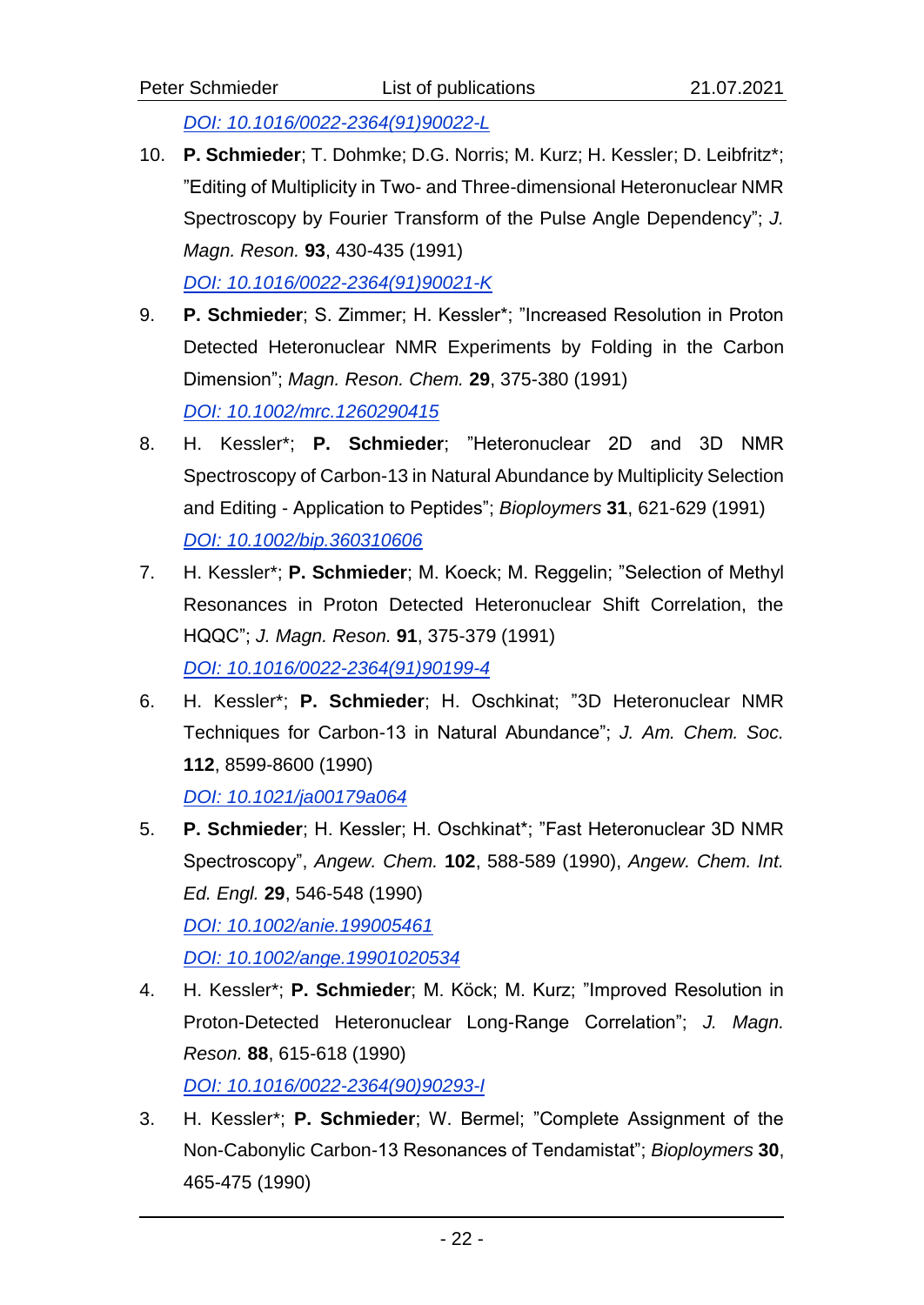- "Improvement of Carbon Detected H,H-TOCSY Experiments by Employing a DEPT-Transfer"; *Magn. Reson. Chem.* **28**, 62-67 (1990) *[DOI: 10.1002/mrc.1260280112](http://dx.doi.org/10.1002/mrc.1260280112)*
- 1. H. Kessler\*; **P. Schmieder**; M. Kurz; "Implementation of the DEPT-Sequence in Inverse Shift Correlation, the DEPT-HMQC"; *J. Magn. Reson.* **85**, 400-405 (1989)

*[DOI: 10.1016/0022-2364\(89\)90153-4](http://dx.doi.org/10.1016/0022-2364(89)90153-4)*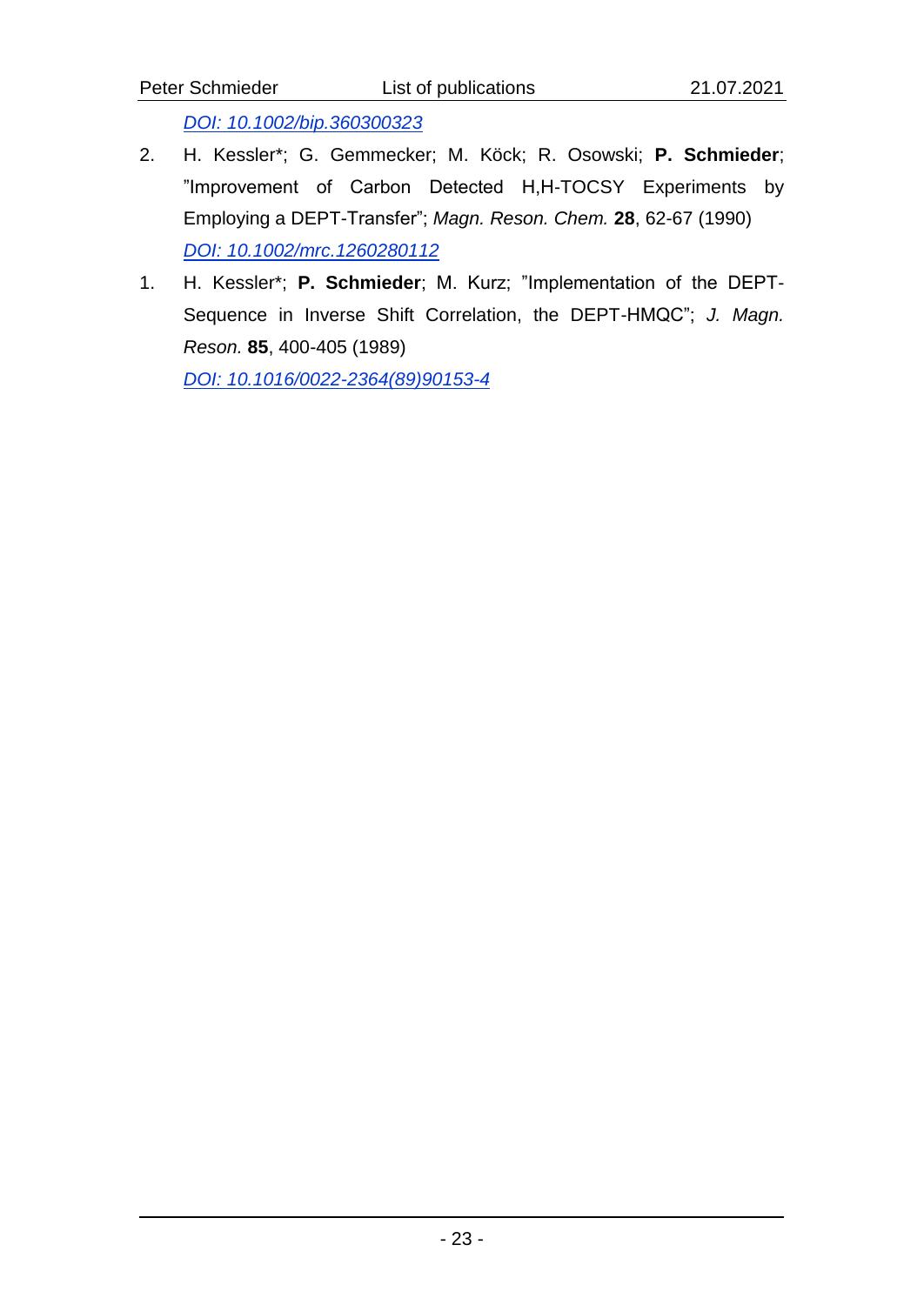## patents

T. Neuhof; R. Dieckmann; H.v. Döhren; K. Preussel; M. Seibold; **P. Schmieder**; "Lipopeptides having pharmaceutical activity"; Europäisches Patent, EP05004582, Anm.Tag 02.03.2005

D. Labudde; D. Leitner; H. Oschkinat; **P. Schmieder**; M. Schubert; R. Winter; "Vorrichtung und Verfahren zur Zuordnung der NMR-Signale von Polypeptiden"; Dt. Patent, Aktenzeichen 101 44 661.6, Anm.Tag 11.09.2001

## other papers

- 28. A. Ziegler; M. Beerbaum; M. Ballaschk; N. Erdmann; C. Schnick; A. Diehl; B. Uchanska-Ziegler; **P. Schmieder\***; "NMR spectroscopy reveals unexpected structural variation at the protein-protein interface in MHC class I molecules" *Hum. Immunol.* **74**, S24 (2013)
- 27. M. Hupfer\*; C. Herzog; **P. Schmieder**; "Sedimentation and diagenetic transformation of particulate organic phosphorus in a stratified eutrophic lake" *Verh. Internat. Verein. Limnol.* **30**, 1389-1392 (2010)
- 26. K. Heyne\*; Y. Yang; M. Linke; J.; **P. Schmieder**; "Determination of the Isomerization Dynamics and Transient Ring D Orientation Changes of the Phytochrome Pfr form in Solution by Polarization Resolved Femtosecond VIS Pump - IR Probe Spectroscopy" *Biophysical J.* **98**, 743a-744a (2010)
- 25. C. Hoppmann; S. Seedorff; A. Richter; H. Fabian; **P. Schmieder**; K. Rück-Braun; M. Beyermann; "Regulation of protein binding by photoswitchable peptides" *Biopolymers* **92**, 296 (2009)
- 24. I. Coin; **P. Schmieder**; M. Bienert; M. Beyermann; "The depsipeptide technique for the solid phase peptide synthesis: from stepwise assembly to segment condensation" *Adv. Exp. Med. Biol.* **611**, 127-128 (2009)
- 23. I. Coin; **P. Schmieder**; M. Bienert; M. Beyermann; "The depsipeptide technique for the solid phase peptide synthesis: from stepwise assembly to segment condensation" *Biopolymers* **88**, 565 (2007)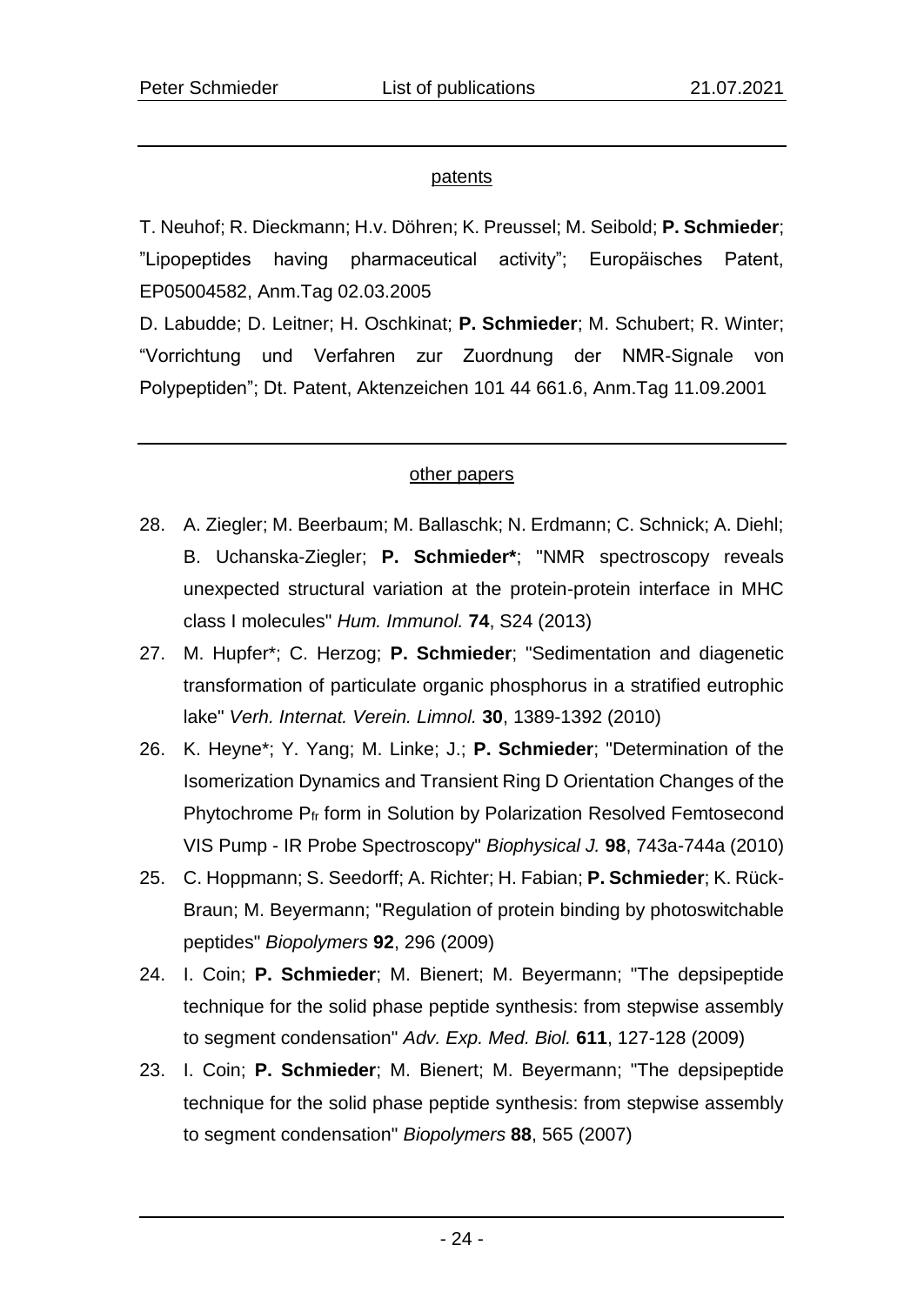- 22. **P. Schmieder**; "Multidimensional NMR"; in *Encyclopedic Reference of Genomics and Proteomics in Molecular Medicine*, D. Ganten and K. Ruckpaul (Eds.), Springer, 1204-1208 (2006)
- 21. T. Neuhof; **P. Schmieder**; M. Seibold; K. Preussel; H. von Döhren\*; "Hassallidin B - Second antifungalmember of the Hassallidin family "; *ChemInform* **37**, 51-191 (2006)
- 20. **P. Schmieder**; "NMR in the structure elucidation of natural products the Hassalidins"; in *Metalloproteine und Metalloidproteine*, A. Kyriakopoulos, B. Michalke, A. Graebert and D. Behne (Eds.), Herbert Utz Verlag München, 25-31 (2006)
- 19. C. Appelt; F. Eisenmenger; **P. Schmieder**; R. Kühne; A. Söderhäll; "Antimicrobial Peptide Induces Lethal Membrane Order and Strain: a combined Molecular Dynamics and NMR Investigation"; in *QSAR and Molecular Modelling in Rational Design of Bioactive Molecules*, E. Aki and I. Yalcin (Eds.), Computer Aided Drug Design & Development Society in Turkey, 302-303 (2005)
- 18. **P. Schmieder**; "Aminosäuretyp-selektive NMR Experimente für die automatische Zuordnung von Protein-NMR-Spektren"; in *Metalloproteine und Metalloidproteine,* A. Kyriakopoulos and D. Behne (Eds.), Wissenschaftliche Verlagsgesellschaft mbH Stuttgard, 15-20 (2004)
- 17. M. Dathe, H. Nikolenko, A. Wessolowski, **P. Schmieder**, M. Beyermann, andM. Bienert; "The Membrane Activity and Selectivity of Linear and Cyclic Hexapeptides" *J. Liposome Res.* **13**, 58 (2003)
- 16. D. Labudde; D. Leitner; R. Winter; **P. Schmieder**; M. Schubert; H. Oschkinat; "Automated setup of NMR experiments by PASTE and PAPST"; International Genomic / Proteomic Technology (2002)
- 15. D. Labudde; D. Leitner; R. Winter; **P. Schmieder**; H. Oschkinat; "Automated setup of NMR experiments: New versions of PASTE and PAPST"; Bruker Spinreport **150/151**, 8-11 (2002)
- 14. B. Simon; H. Patzelt; A. ter Laak; G. Krause; **P. Schmieder**; D. Oesterhelt; H. Oschkinat; "The Chromophore Structure of Dark-Adapted Bacteriorhodopsin Solubilized in Detergent Micelles Determined by Solution NMR Spectroscopy"; in *Proceedings of the 29. AMPERE - 13.*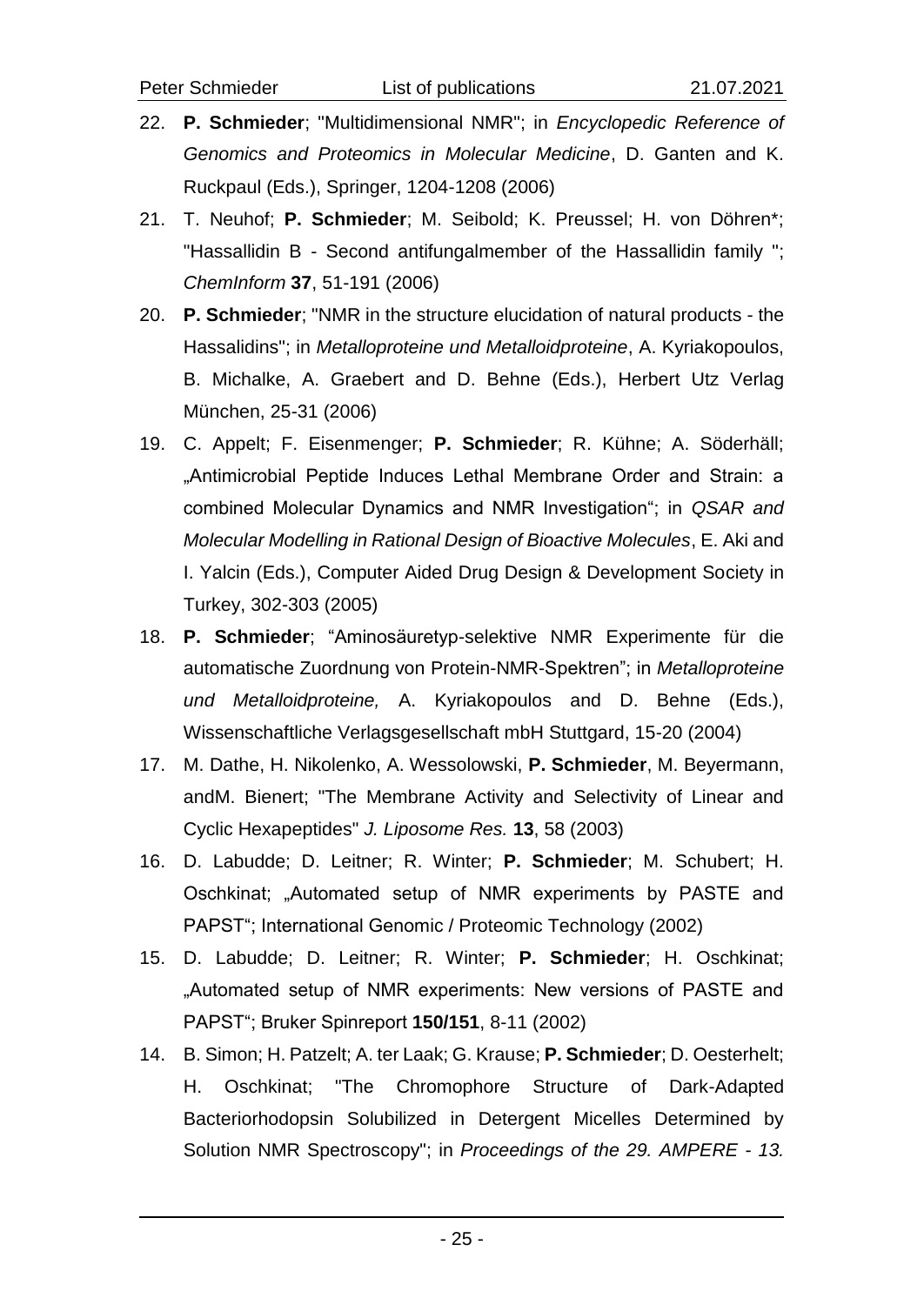*ISMAR International Conference on Magnetic Resonance and Related Phenomena*, D. Ziessow and W. Lubitz (Eds), Berlin, 109-110 (1998)

- 13. M. Smalla; **P. Schmieder**; M. Kelly; H. Oschkinat; "Structural studies of the SAM domain "; in *Proceedings of the 29. AMPERE - 13. ISMAR International Conference on Magnetic Resonance and Related Phenomena*, D. Ziessow and W. Lubitz (Eds), Berlin, 452-453 (1998)
- 12. **P. Schmieder**; M. Smalla; H. Oschkinat; "New Amino-Acid selective NMR Experiments for the Assignment of Asn and Gln in Proteins"; in *Proceedings of the 29. AMPERE - 13. ISMAR International Conference on Magnetic Resonance and Related Phenomena*, D. Ziessow and W. Lubitz (Eds), Berlin, 134-135 (1998)
- 11. D. Winkler; R.-D. Stigler; B. Hoffmann; G. Zahn; W. Hohne; J. Rappsilber; **P. Schmieder**; H. Oschkinat; J. Schneider-Mergener; "Elucidation of the interaction of an anti-TGF $\alpha$  antibody with its peptide epitope using combinatorial cyclic peptide libraries, binding studies, NMR, computer modeling and flexible docking techniques"; in *Pept. 1996, Proc. 24th Eur. Pept. Symp.,* Meeting Date 1996, Ramage, R. and Epton, R. (Eds.), 913- 914 (1998)
- 10. **P. Schmieder**; "Strukturbestimmung von Proteinen mittels NMR-Spektroskopie"; *BIOforum*, **7-8**, 367-369 (1997)
- 9. **P. Schmieder**; A.S. Stern; G. Wagner; J. C. Hoch; "Applications of MaxEnt Reconstructions"; *J. Cell. Biol. Suppl.* 17C, 300 (1993)
- 8. H. Kessler; J. Balbach; G. Müller; D.F. Mierke; **P. Schmieder**; S. Seip; "New heteronuclear NMR techniques for the determination of structure and dynamics of peptides and proteins - consequences for drug design"; *J. Cell. Biol. Suppl.* 17C, 246 (1993)
- 7. **P. Schmieder**; R. Mamorstein; J.D. Baleja; S.C. Harrison; G. Wagner; "Structural investigation of the GAL4 dimerization domain in solution by NMR-spectroscopy"; *J. Cell. Biol. Suppl.* 17C, 237 (1993)
- 6. **P. Schmieder**; "Entwicklung und Anwendung neuer, heteronuklearer NMR-spektroskopischer Methoden mit Protonendetektion"; Dissertation, TU München (1991)